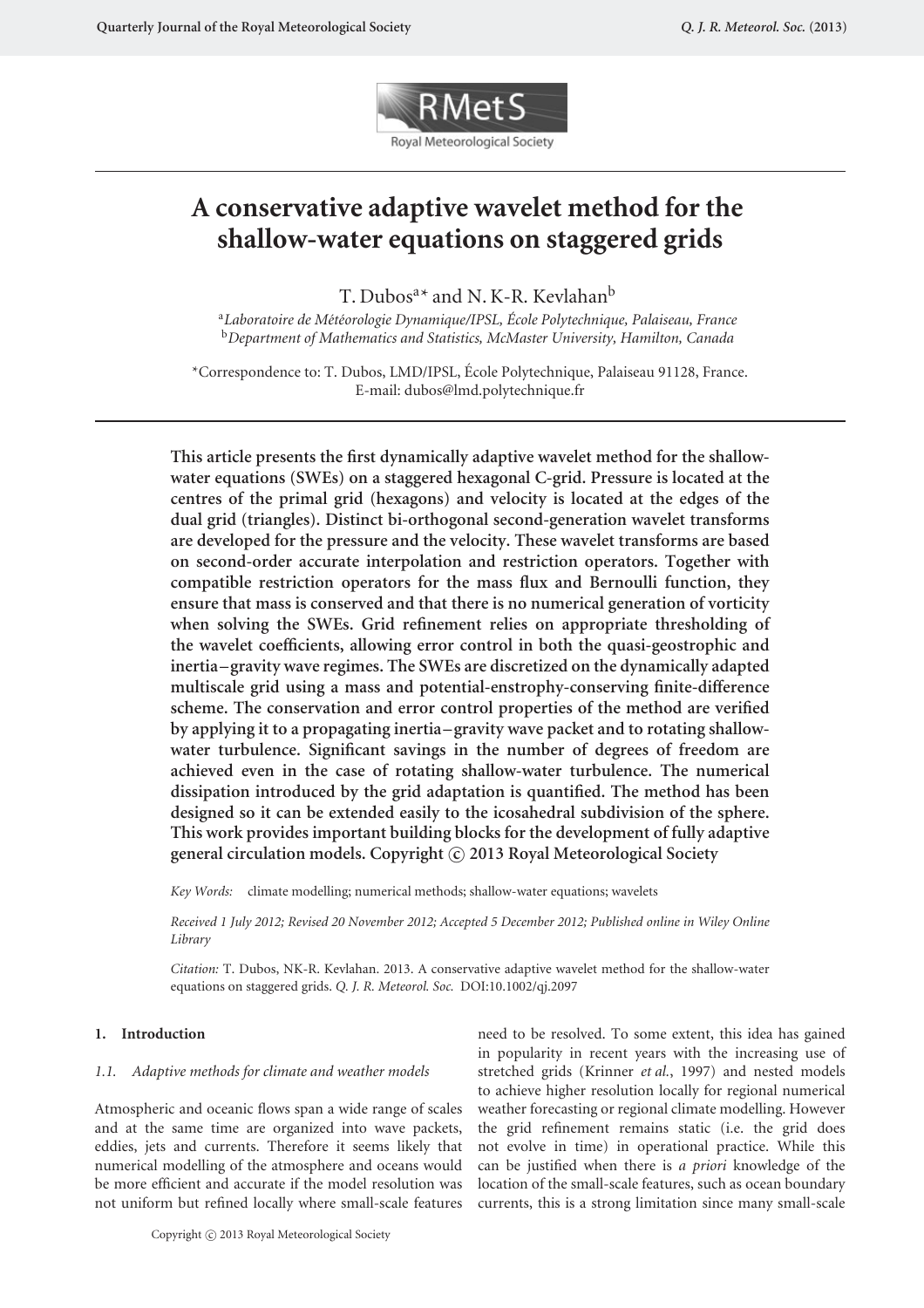features (e.g. fronts, hurricanes or oceanic eddies) occur at unpredictable locations. To efficiently resolve such phenomena, dynamic grid adaptivity is necessary, and indeed the idea of dynamic grid adaptivity for numerical modelling of the atmosphere and ocean was explored as early as the 1980s (Skamarock *et al.*, 1989). Despite continuous progress on dynamically adaptive methods for numerical modelling of the atmosphere and ocean (Ruge *et al.*, 1995; Bacon *et al.*, 2000; Läuter *et al.*, 2007; St-Cyr *et al.*, 2008; Jablonowski *et al.*, 2009; Weller *et al.*, 2009; Nikiforakis, 2009; Chen *et al.*, 2010), it is fair to say that dynamical adaptivity has not yet made its way into operational models, with the notable exception of the Operational Multiscale Environment model with Grid Adaptivity (OMEGA; Bacon *et al.*, 2000). This state of affairs is caused by a number of issues specific to the modelling of the atmosphere and ocean. Prominent amongst these are the numerical properties of adaptive methods, the grid refinement criteria, the complexity versus efficiency trade-off, and the interplay with subgrid-scale physics. We address these issues at least partially in the present work, with the exception of subgridscale physics.

As discussed in more detail in the next subsection, numerical models of the atmosphere and ocean prefer numerical methods with exact discrete conservation properties since they improve the stability and fidelity of these under-resolved models. Devising non-adaptive numerical methods with such properties is not straightforward, and any adaptive method with inferior conservation properties would be of questionable interest. How to exacly conserve total mass is well understood when grid refinement is obtained by recursive subdivison of control volumes (e.g. Berger and Oliger, 1984; St-Cyr *et al.*, 2008) or by remapping (e.g. Farrell *et al.*, 2009), but we are not aware of dynamically adaptive methods with a consistent treatment of vorticity. Furthermore, no existing approach seems applicable to the case of a hierarchy of non-nested control volumes, like spherical–hexagonal grids. In this case, a fine-resolution hexagon overlaps with several coarseresolution hexagons, and a simple flux-counting approach fails. More generally, the need for dynamical adaptivity should not restrict the set of available numerical schemes. Instead, an approach is needed that can render dynamically adaptive any appropriate numerical method. The wavelet-based approach we develop here can be tailored to a wide range of pre-existing numerical methods, including non-Cartesian staggered grids, with the restriction that discrete differential operators should possess a compact stencil.

Dynamical adaptivity needs refinement criteria to refine and coarsen the computational mesh at each time step. Coarsening is important since the failure to coarsen regions where it would have been acceptable increases the computational cost without increasing the fidelity of the simulation. Refinement ensures uniform accuracy, or more importantly allows resolution of phenomena that would otherwise remain unresolved. Often heuristic, gradientbased or vorticity-based refinement criteria are used (St-Cyr *et al.*, 2008). For numerical weather forecasting (NWP), it is unacceptable to miss small-scale high-impact phenomena due to inappropriate refinement criteria, but the additional cost of the refinement should not prevent the forecast from being calculated in a reasonable time. For climate modelling any systematic bias introduced by the refinement criteria would be problematic. Thus, the development of robust, objective, and sharp refinement criteria remains an open problem (e.g. Berger and Colella, 1989; Nikiforakis, 2009; Weller, 2009) and their suitability to the various forms of atmosphere and ocean modelling needs to be demonstrated. The refinement strategy we propose uses in a novel way the error-control capabilities inherent to wavelet decompositions. A refinement strategy based on error control is not suitable in all situations, especially when subgrid-scale physics come into play, and our strategy is not universally applicable, especially when complex physics and dynamics are coupled. Nevertheless our results suggest that our approach is effective and robust in idealized situations, where *a priori* knowledge of the dominant balances is available.

Dynamically adaptive methods can appear complicated. This complexity seems incompatible with the need of community-based research codes to evolve continuously and to be easily modified to explore new ideas. This sets the bar high for the efficiency gains that must be demonstrated in order for adaptive methods to gain acceptance and means that efficient implementations on present and future massively parallel architectures are needed. We do not address here the computational challenge, which is not specific to applications to the atmosphere and oceans. However, experience in other fields, such as the FLASH (Fryxell *et al.*, 2000) code used by the astrophysics community, suggests that it is possible to build efficient and easily modifiable dynamically adaptive codes (Popinet, 2003). However, we do provide partial answers to the question of whether a substantial gain in computational efficiency can be achieved in practice. This is clearly the case for the favourable situation of a small coherent structure isolated in a laminar flow, but we show it is also true for the more realistic situation where the computational domain is densely populated by a large number of interacting coherent structures which move and evolve unpredictably. Indeed, a common source of scepticism towards dynamical adaptivity is that it should not, for example, track only a few oceanic mesoscale eddies, but a whole field of eddies, while still delivering significant efficiency gains.

Finally, a formidable issue is the interaction between a dynamically adaptive method and subgrid-scale physics. Even with dynamically adaptive grids, numerical simulations of the atmosphere and the ocean will remain spatially unresolved for decades to come. Subgrid-scale physics will therefore remain an essential part of the models, adaptive or not. How the parametrization of subgrid-scale phenomena varies with the local resolution, how it interacts with the numerics, and how the refinement strategy should incorporate subgrid-scale phenomena, are open problems. This work does not address this issue. We note, however, that the advent of variable-resolution static grids has stimulated research on scale-aware parametrizations (Chen *et al.*, 2011).

# *1.2. Adaptive numerical methods for geophysical flows*

There are four main approaches to increase accuracy and efficiency in numerical methods for solving partial differential equations (PDEs): *h*-refinement, *p*-refinement, *r*-refinement and mimetic methods. In *h*-refinement, increased accuracy is achieved by fixing the order of the method (e.g. a second-order finite-volume discretization) and refining or coarsening the grid locally to achieve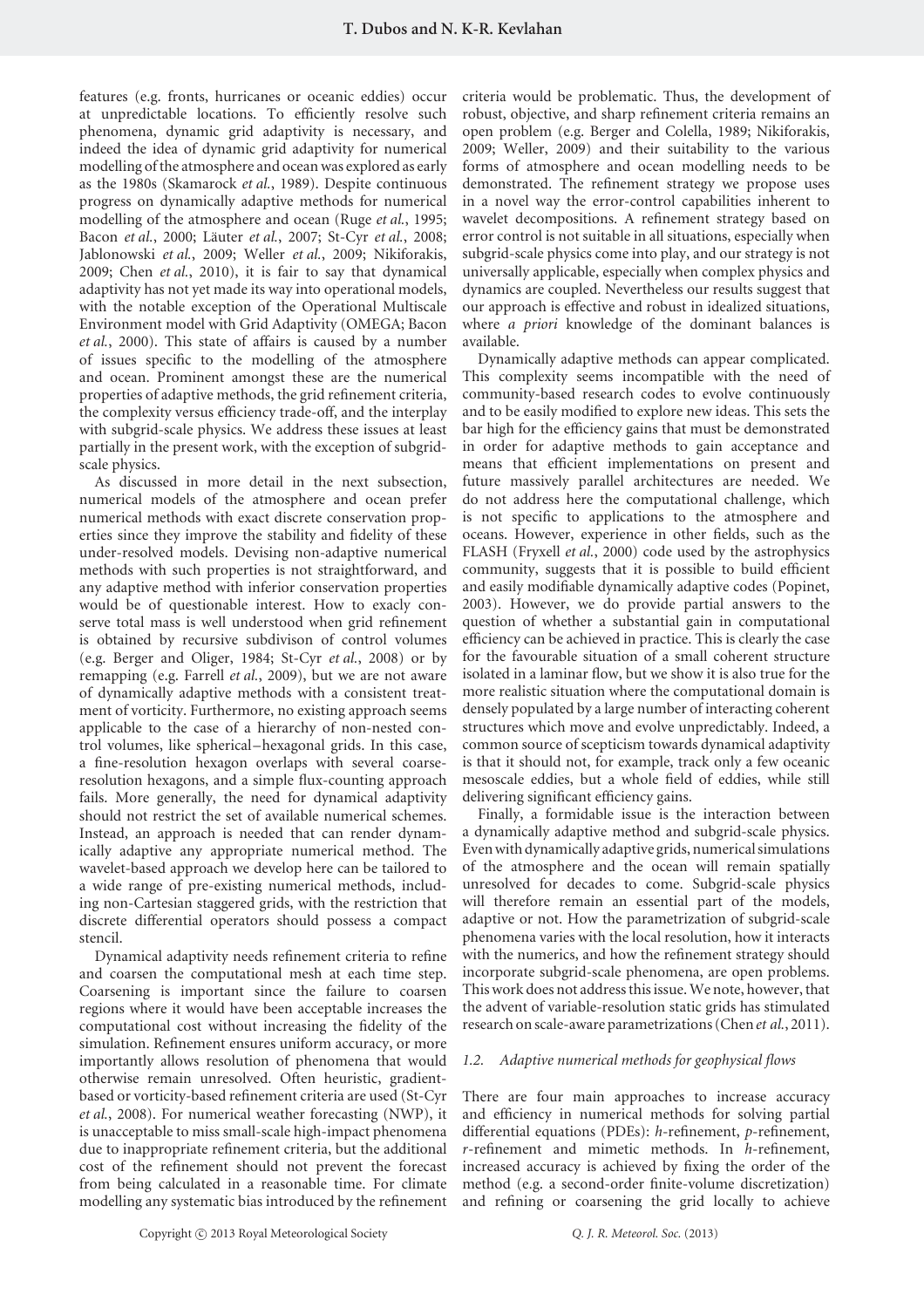a constant error tolerance. This approach is best for problems with non-smooth solutions, or when high-order discretizations are not available. In *p*-refinement the grid resolution is kept fixed and the order of the method is modified locally (e.g. spectral element methods). This approach is optimal for problems with smooth solutions where higher-order discretizations are available. It is possible to combine these approaches in *hp*-refinement, such as *hp*-FEM (finite-element methods), where one seeks a compromise between a high-order method on a coarse grid where the solution is smooth and a low-order method on a fine grid where the solution is not smooth. Finally, *r*-refinement conserves the number of grid points (or computational elements), but redistributes them to minimize the error. *r*-refinement is commonly used in finite-element methods, and vortex methods (Cottet and Poncet, 2002) may be considered a type of *r*-refinement method. Note that, for problems with a fixed distribution of active scales, e.g. linear advection, *h*- and *r*-refinement are essentially equivalent.

Mimetic approaches, in contrast, do not attempt to decrease the error by changing the distribution of grid points or the order of the discretization, rather they ensure that the discrete version of the PDE retains important symmetry and conservation properties of the continuous equations. For example, if the continuous differential operator is skewsymmetric, the discretization of this operator would also be skew-symmetric. Similarly, the discrete equations could ensure mass conservation, or have a discrete maximum principle equivalent to that of the continuous equations. Mimetic discretizations are especially useful when *h*- or *p*refinement is not sufficient to resolve all the active scales of motion, i.e. the simulation must remain under-resolved because of limited computational resources. Climate and weather models are important examples of such underresolved simulations, since the active scales of motion in the atmosphere and oceans range from  $O(10^4)$  km to fractions of a millimetre, making fully-resolved simulations impossible, even with optimal adaptive techniques. It is often claimed that mimetic methods produce qualitatively more accurate results than non-mimetic methods, especially for underresolved problems (Verstappen and Veldman, 1997a,b). In other words, mimetic methods produce consistent approximations, even when the convergence error is large.

The so-called TRiSK scheme introduced recently by Ringler *et al.* (2010) is a mimetic finite-volume/finitedifference method that discretizes the rotating shallowwater equations (SWEs) on arbitrarily structured C-grids on the sphere and ensures discrete conservation of mass and either total energy or potential enstrophy (to within time integration error). This discretization also ensures that the potential enstrophy is *compatible* and *consistent*. Compatibility means that there is no spurious numerical generation of potential vorticity and consistency means that a constant potential vorticity field *q* remains constant for all time:  $D_tq = 0$ . The TRiSK scheme is a generalization of the mimetic C-grid scheme first investigated by Sadourny (1975). The mimetic properties of the TRiSK scheme ensure that it performs well for under-resolved problems like climate modelling and weather prediction. However, convergence tests show that it is a low-order method, with convergence rates between first- and second-order accuracy. Thus, a dynamically adaptive *h*-refinement grid structure is needed to fully exploit its mimetic properties while

ensuring sufficiently accurate results on inhomogeneous and non-stationary problems, such as atmosphere and ocean dynamics. (*p*-refinement is not possible since the scheme has fixed order.) The goal of the present work is to develop a dynamically adaptive multiscale wavelet *h*refinement grid structure for the TRiSK discretization that retains its important mimetic properties.

Dynamically adaptive wavelet Galerkin and finitedifference/finite-volume methods for PDEs have been developed over the past 15 years (Dumont and Lebon, 1996; Vasilyev and Paolucci, 1996; Fröhlich and Schneider, 1996, 1997; Schneider *et al.*, 1997; Vasilyev and Bowman, 2000; Roussel *et al.*, 2003; Kevlahan and Vasilyev, 2005; Roussel and Schneider, 2010) for a variety of nonlinear PDEs, especially in fluid dynamics and combustion. In particular, Cohen *et al.* (2003) developed an adaptive wavelet multiresolution method for conservation laws on a triangular grid that shares some features of the method we develop here. In fact, we previously developed an adaptive wavelet collocation method (AWCM) for solving PDEs on the sphere using second-generation bi-orthogonal wavelets (Mehra and Kevlahan, 2008). These adaptive wavelet methods dynamically refine the computational grid to achieve the desired error tolerance at each time step. In particular, it can be shown that nonlinear wavelet filtering (the basis of wavelet adaptivity) gives an optimal *N*-term approximation to a sufficiently smooth function (Cohen *et al.*, 2002). However, to the best of our knowledge, all these methods use collocated grids and tensor-products of one-dimensional (i.e. separable) wavelets.

Another way of achieving adaptivity is to use a socalled adaptive mesh refinement (AMR) method such as GeoClaw (George and LeVeque, 2006). As in the TRiSK method, GEOCLAW also uses a conservative finite-volume approach, but on a logically Cartesian grid mapped to the sphere. The similarities and difference between the AMR and wavelet methods for providing dynamically adaptive grids are discussed in more detail in section 4.

Although these approaches work well for fully-resolved simulations, or when efficient subgrid-scale models are available (Goldstein *et al.*, 2005), they cannot be used for the numerical models of geophysical fluid dynamics which use staggered grids for pressure and velocity and mimetic discretizations. In particular, in the C-grid used in the TRiSK model, pressure is discretized at the centres of a primal hexagonal grid, while vorticity is discretized at the centres of the dual triangular grid (velocity components are located at the mid-point of the triangle edges). Developing an adaptive wavelet method for such a C-grid discretization presents new fundamental challenges compared with all existing approaches on collocated Cartesian grids:

- 1. Separate wavelet transforms (and associated wavelets) are required for the pressure and velocity variables.
- 2. The grids for pressure (hexagons) and velocity (triangles) are non-Cartesian and the hexagons are not nested when the grid is refined.
- 3. A non-separable vector-valued transform is required for the velocity. Such vector-valued wavelet transforms do not currently exist.
- 4. The dynamical refinement of the pressure and velocity grids must produce consistent, controllable, errors for the tendencies  $\partial_t p$  and  $\partial_t \mathbf{u}$ . This is non-trivial since each tendency involves both independent variables.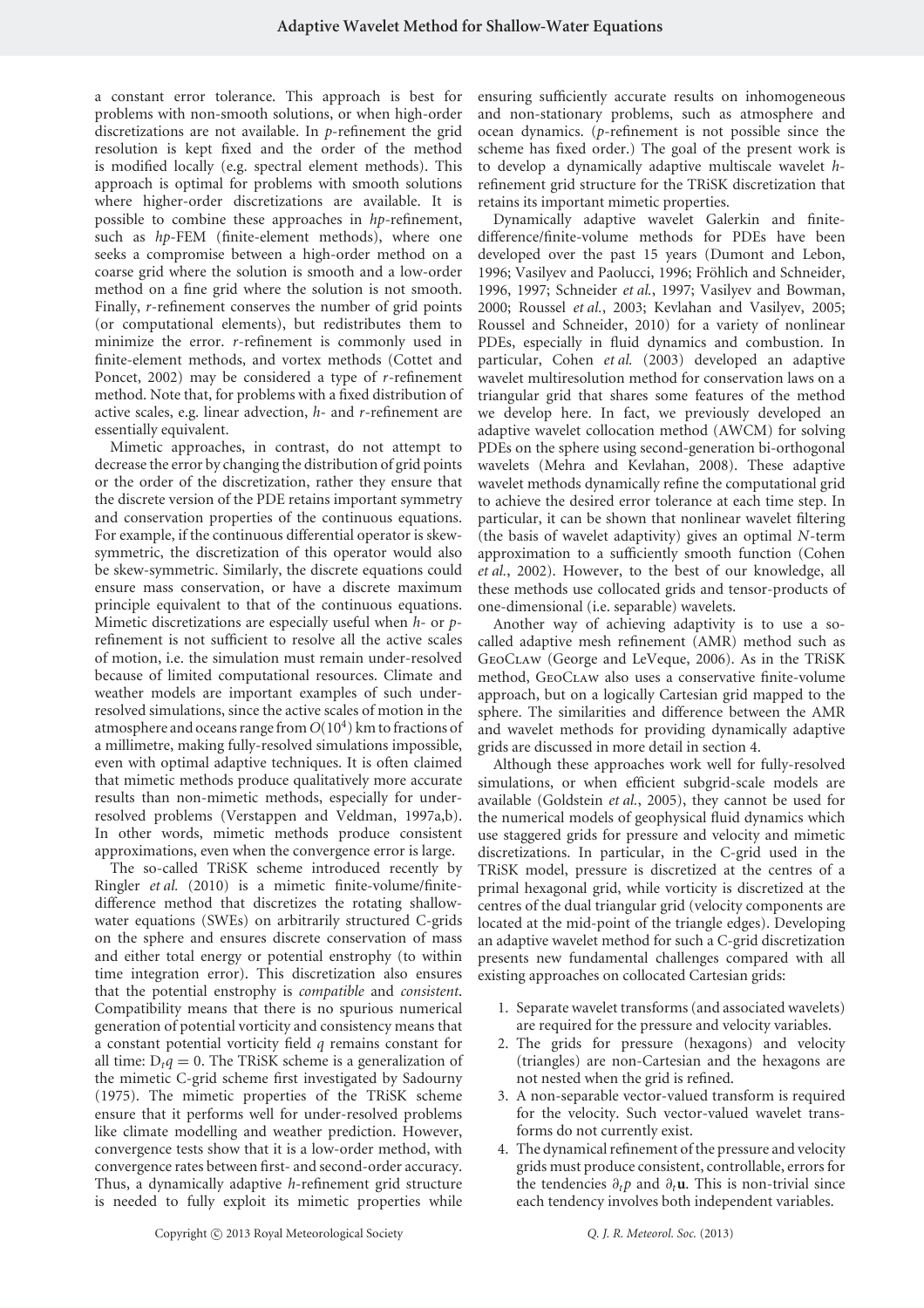5. The adaptive scheme must retain the important mimetic properties of the original TRiSK scheme: conserve mass and use a compatible and consistent discretization of the potential vorticity.

Although our ultimate goal is to develop an adaptive wavelet method for the TRiSK scheme on the sphere, in order to simplify the presentation the current article derives and verifies the method for the planar C-grid. The hexagonal–triangular planar C-grid is topologically similar to the subdivision of the icosahedral grid on the sphere considered by Ringler *et al.* (2010), apart from the 12 pentagonal points. The main differences are technical and due to the non-uniformity of the dyadically subdivided grids on the sphere, and the method presented here is currently being extended to the sphere.

The dynamically adaptive wavelet method derived here represents a new class of adaptive wavelet methods for PDEs on non-Cartesian staggered grids. It also forms part of a broader effort to investigate the potential of adaptive numerical methods for climate and weather models to increase accuracy (by ensuring spatially and temporally *uniform* error control) and to make optimal use of the available computational resources. In the present method, the local resolution of the pressure and velocity grids is controlled by a single tolerance parameter which coarsens or refines the local grid by locally removing or adding scales to the dyadic multiscale grid to maintain the desired *L*<sup>∞</sup> error in the pressure and velocity tendencies at each time step. Because this is a multiscale method using a hierarchy of grids, the adapted grid is always structured and there are no spurious errors associated with jumps in grid spacing. In addition to providing dynamically adaptive grid refinement, this approach also allows for static grid refinement and is natural for multiscale modelling of physical processes.

In the following section we derive the relevant wavelet transforms and introduce the adaptive wavelet method for the TRiSK scheme. In section 3, the error control estimates are verified and the method is used to solve the problem of a propagating wave packet in the inertia–gravity wave regime and rotating shallow-water turbulence in the quasigeostrophic regime.

## **2. Method**

*2.1. TRiSK discretization of the rotating shallow-water equations*

In preparation for deriving the dynamically adaptive wavelet method, we briefly review the relevant properties of the TRiSK scheme. For complete details, the reader is referred to the original papers (Thuburn *et al.*, 2009; Ringler *et al.*, 2010). The discrete equations are derived from the vectorinvariant form of the momentum equations:

$$
\frac{\partial p}{\partial t} = -\text{div}(p\mathbf{u}),\tag{1}
$$

$$
\frac{\partial \mathbf{u}}{\partial t} = -q(p\mathbf{u}^{\perp}) - \text{grad}B,
$$
 (2)

where *p* is the fluid pressure (proportional to fluid thickness), **u** is the fluid velocity,  $\mathbf{u}^{\perp} = \mathbf{k} \times \mathbf{u}$ ,  $q = (\mathbf{k} \cdot \text{curl} \mathbf{u} + f)/p$ is the potential vorticity,  $B = p + gb + K$  is the Bernoulli function and  $K = |{\bf u}|^2/2$  is the kinetic energy. The three



Figure 1. Discrete system for the rotating shallow-water equations on the C-grid with hexagonal primal mesh cells *Pi* and triangular dual mesh cells  $D_{\nu}$ . Pressure  $p_i$  is located at the hexagon centres  $x_i$  (indicated by the blue circles and the subscript *i*), vorticity  $\omega$ <sup>*v*</sup> is located at triangle centres  $x<sub>v</sub>$  (indicated by the red triangles and subscript *v*). Velocity components  $u_e$  are located at the intersection of the triangle and hexagon edges  $x_e$ (indicated by the black arrows and the subscript *e*) and are normal to the hexagon edges and tangential to the triangle edges. *U*, *V*, and *W* are the projections of the velocity vector in the three directions tangential to the triangle edges. Mass is integrated over the hexagons and circulation is integrated over the triangles. This figure is available in colour online at wileyonlinelibrary.com/journal/qj

parameters in the system are gravity, *g*, the Coriolis parameter,  $f = 2\Omega \sin \phi$  (where  $\Omega$  is the rotation of the Earth and  $\phi$  is the latitude), and bottom topography, *b*. For simplicity we assume  $b = 0$  and  $g = 1$  in the remainder of the article. Velocity divergence and vorticity (which together form a complete description of the flow field) are derived from the velocity equation (2).

The vector-invariant rotating SWEs (1), (2) are discretized on the staggered C-grid. On this grid pressure and divergence are located at the centres of the primal grid (the hexagon centres, or triangle vertices) and vorticity (or circulation) is located at the centres of the dual grid (the triangle centres, or hexagon vertices). Gradients, fluxes and velocities are located at the coincident mid-points of the triangle and hexagon edges. The C-grid configuration is shown in Figure 1. The resulting discretized system is

$$
\frac{\partial p_i}{\partial t} = -[\operatorname{div} F_e]_i,\tag{3}
$$

$$
\frac{\partial \mathbf{u}_e}{\partial t} = F_e^{\perp} \widehat{q}_e - [\text{grad } B_i]_e, \tag{4}
$$

where  $F_e = \hat{p}_e u_e$  is the thickness flux (i.e. the flux of pressure normal to a hexagon edge) and  $F_e^{\perp}$  is the thickness flux in the direction perpendicular to *Fe* (i.e. the flux of pressure normal to a triangle edge). Ringler *et al.* (2010) show that with appropriate definitions for the four discrete scalars  $(\widehat{p}_e, \widehat{q}_e, \widetilde{K}_i, \widehat{F}_e^{\perp})$  and the three discrete differential operators  $([{\bf k} \cdot \text{curl}( )]_{\nu}$ , [grad()]<sub>e</sub>, [div()]<sub>i</sub>) the associated potential vorticity equation is consistent with an underlying thickness evolution equation and is compatible with the discrete momentum equation. As mentioned earlier, the TRiSK scheme can conserve *either* the total energy or potential enstrophy; we choose to implement the latter version in the adaptive wavelet method.

The TRiSK scheme for the rotating SWEs thus consists of prognostic finite-volume equations for pressure (1) and finite-difference equations for velocity (2) which specify the derived scalars  $\hat{p}_e$ ,  $\hat{q}_e$ ,  $K_i$ ,  $F_e^{\perp}$ . Although the discrete equations do not include either physical or numerical dissipation of total energy, the adaptive wavelet method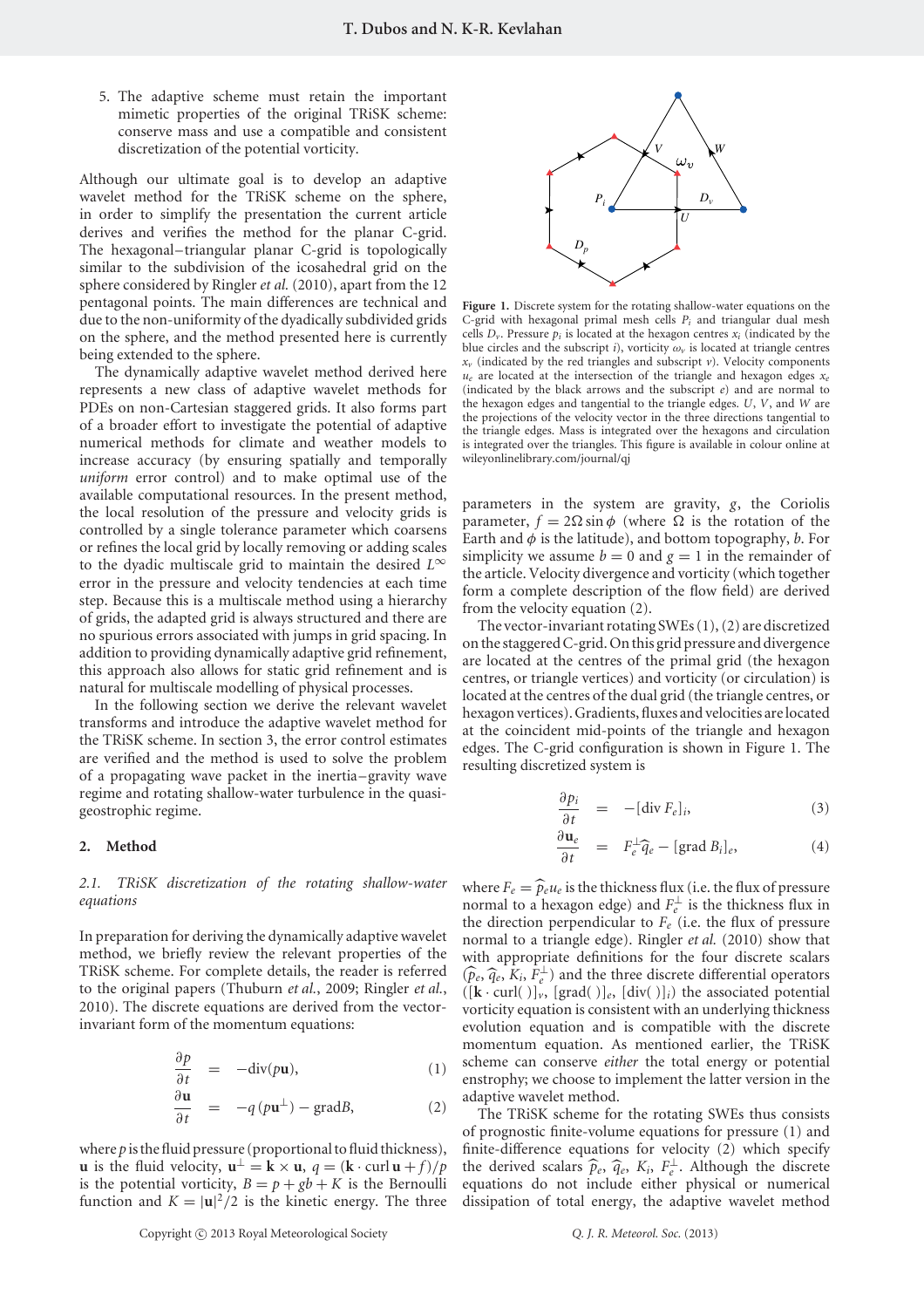introduces dissipation due to the coarsening associated with neglecting weak gradients during grid adaptation. This numerical dissipation is quantified for rotating shallowwater turbulence simulations in section 3.

In the remainder of this section, we derive the dynamically adaptive wavelet method for the TRiSK discretization of the rotating SWEs (1) and (2). This method is based on a bi-orthogonal second-generation wavelet multiresolution analysis, and retains the conservation, consistency and compatibility properties of the TRiSK discretization, while providing dynamical error control by automatically coarsening or refining the computational grid to maintain a desired error tolerance *ε* in the tendencies *∂tp* and *∂t***u** at each time step. The next section reviews briefly the main features of a second-generation bi-orthogonal wavelet transform.

#### *2.2. Bi-orthogonal second-generation wavelet transform*

A wavelet transform takes a signal on a fine grid and decomposes it into a sequence of increasingly smooth approximations (spanned by the *scaling functions*) and the details which are lost between successive smooth approximations (spanned by the *wavelets*). Biorthogonal second-generation wavelets (Sweldens, 1996) are particularly well-suited to numerical approximation of PDEs since in this case the scaling functions and wavelets correspond directly to unique grid points. Such wavelets can be constructed in physical space using a simple procedure called *lifting.* In this section we give the basic idea behind the bi-orthogonal wavelet transforms used in this article. The interested reader is referred to Mallat (1998) for full details about wavelet multiresolution analysis and wavelet filtering.

The wavelet transform can be understood by considering a single two-scale transform from a fine scale  $j + 1$  to a coarse scale *j*. Following Daubechies and Sweldens (1998), let us consider a signal  $\mathbf{x} = \{x_k\}_{k \in \mathbb{Z}}$ ,  $x_k \in \mathbb{R}$ . The first step in the wavelet transform is the *restriction* (or coarse-graining) of the signal, which in the simplest case splits the signal into even components  $\mathbf{x}_e = \{x_{2k}\}\$ and odd components  $\mathbf{x}_o = \{x_{2k+1}\}\$ and then deletes the odd components (i.e. sub-samples). The deleted points are then *predicted* (or prolonged) using the coarse values  $x_{2k}$ , for example using polynomial interpolation *P*. The difference between the predicted and the actual deleted points are the wavelet coefficients  $\widetilde{\mathbf{x}} = {\widetilde{\mathbf{x}}_m}$ , i.e.  $\widetilde{\mathbf{x}} = \mathbf{x}_0 - P(\mathbf{x}_e)$ , where the wavelet locations *m* are the locations of the odd values  $x_{2k+1}$ . Computing a prediction and recording the detail is the first lifting step. At this stage we have a transform  $(\mathbf{x}_e, \mathbf{x}_0) \rightarrow (\mathbf{x}_e, \widetilde{\mathbf{x}})$ .<br>The non-ligitimental number linear intermediation is described The prediction step using linear interpolation is described graphically in Figure 2. If the wavelet coefficient is small, then the associated point at the finer scale can be interpolated with high accuracy from the coarse points. In other words, the wavelet coefficient measures the variation of the signal (or, equivalently, the local interpolation error) at a particular location and scale.

However, after this basic restriction and prolongation lifting step, the frequency localization is poor due to aliasing and the average is not conserved, i.e.  $\bar{\mathbf{x}}_e \neq \bar{\mathbf{x}}$ . To correct these (or other) deficiencies, additional lifting steps can be performed. These additional lifting (or *update*) steps modify the values at the coarse grid points by adding linear combinations of the wavelet coefficients, i.e.  $\mathbf{y} = \mathbf{x}_e + U(\tilde{\mathbf{x}})$ . For example, to preserve the running average the missing grey area in Figure 2 must be restored. This can be achieved



**Figure 2.** Lifted wavelet transform using linear interpolation. The thick line is the original signal on the fine grid and the thin line is the smooth signal on the coarse grid obtained by linear interpolation and lifting. The first stage in the smoothing (or restriction) is simply to neglect the odd points  $x_{2k+1}$ . The wavelet coefficient  $\widetilde{x}_m$  is then the difference between the actual signal value  $x_{2k+1}$  and the value predicted by linear interpolation (indicated by the open red circle). In order to retain the moving average of the signal, the coarse grid values  $x_{2k}$  and  $x_{2k+2}$  are lifted by adding  $\widetilde{x}_m/4$  to obtain the coarse values  $y_k$  and  $y_{k+1}$ . (Figure adapted from Daubechies and Sweldens, 1998). This figure is available in colour online at wileyonlinelibrary.com/journal/qj

**Algorithm 1.** General two-scale lifted wavelet transform from complete set of fine-scale values  $x_k^{j+1} \cup x_m^{j+1}$  to coarsescale values  $x_k^j$  and wavelet coefficients  $\tilde{x}_m^j$ .  $\mathcal{M}^j$  is the set of wavelet points at scale *j* (i.e. those fine points that are predicted from the coarse points),  $\mathcal{K}_m$  is the stencil used for the prediction at point  $m \in \mathcal{M}^j$ , and  $\vec{s}^j_{k,m}$  and  $\vec{s}^j_{k,m}$  are respectively the filter coefficients for the prediction and update steps.

**Analysis:**

$$
\tilde{x}_{m}^{j} = x_{m}^{j+1} - \sum_{k \in \mathcal{K}_{m}^{j}} \tilde{s}_{k,m}^{j} x_{k}^{j+1},
$$
  

$$
x_{k}^{j} = x_{k}^{j+1} + \sum_{m \in \mathcal{M}_{k}^{j}} s_{k,m}^{j} \tilde{x}_{m}^{j}.
$$

**Synthesis:**

$$
x_k^{j+1} = x_k^j - \sum_{m \in \mathcal{M}_k^j} s_{k,m}^j \tilde{x}_m^j,
$$
  

$$
x_m^{j+1} = \tilde{x}_m^j + \sum_{k \in \mathcal{K}_m^j} \tilde{s}_{k,m}^j x_k^j.
$$

for the linear prolongation operator by adding  $\widetilde{x}_m/4$  to the neighbouring values on the coarse grid. Note that the complete transform from values on even and odd points to smoothed values on a coarse grid and wavelet coefficients on the neglected grid,  $(\mathbf{x}_e, \mathbf{x}_o) \rightarrow (\mathbf{y}, \mathbf{\hat{x}})$ , is fully invertible. The general two-scale lifted wavelet transform is given in Algorithm 1.

For a one-dimensional signal of length 2*<sup>J</sup>* , the two-scale transform described above is repeated  $2^{J-1}$  times to generate the complete wavelet transform,

$$
\mathbf{x} \to \left\{ x_k^0, \, \widetilde{\mathbf{x}}_m^j \right\}, \quad k \in \mathcal{K}_0, \quad j = 0, \ldots, J - 1, \quad m \in \mathcal{M}^j. \tag{5}
$$

The full wavelet transform (5) has linear computational complexity, *O*(*N*), for a signal of length *N* and is invertible.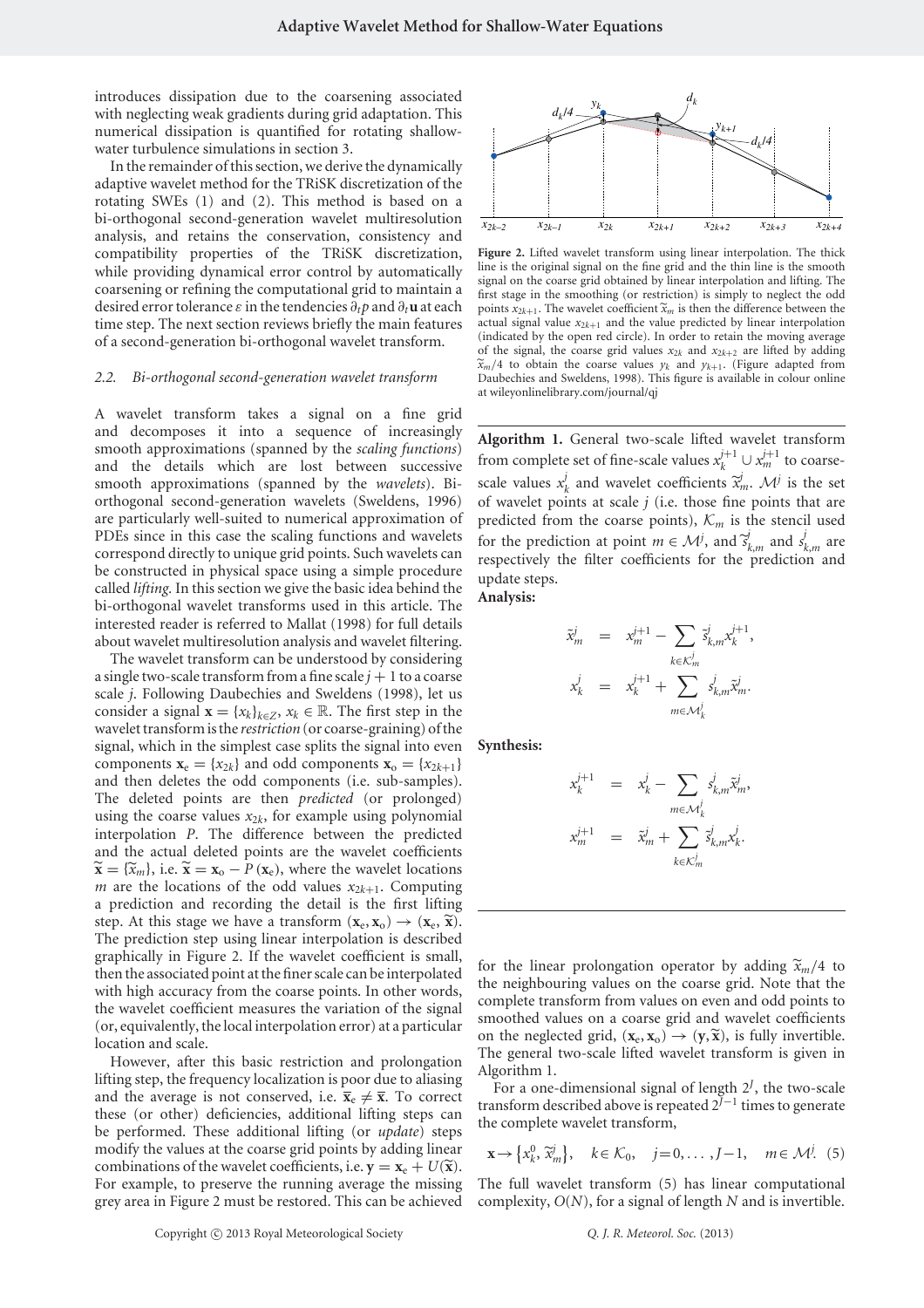

**Figure 3.** Arrangement of scaling function and wavelet coefficients on the multiscale triangular–hexagonal C-grid. (a, b): pressure on the hexagonal grid. (c, d): velocity on the triangular grid. (a, c): scaling function coefficients at the fine scale  $j + 1$ . (b, d): scaling function and wavelet coefficients at the coarse scale *j*. The coarse scaling function coefficients  $p^j$  and  $u^j$ ,  $v^j$ ,  $w^j$  are smoothed versions of the pressure and velocity respectively. The wavelet coefficients are the difference between the exact value on the fine grid and the value interpolated from the coarse grid using the coarse scaling function coefficients. On each coarse triangular edge, the two velocity wavelet coefficients are equal and opposite, e.g.  $\tilde{u}_{-1,-2}^j + \tilde{u}_{1,-2}^j = 0$ . This figure is available in colour online at wileyonlinelibrary.com/journal/qj

The two-scale wavelet transform given by Algorithm 1 is very general: for such a transform to exist in any number of dimensions, one simply needs a multiscale sequence of grids, a restriction operator from grid  $j + 1$  to grid  $j$ and a prolongation operator from grid  $j$  to grid  $j + 1$  (the *prediction*). One can then define suitable lifting (or *update*) steps to improve the properties of the wavelet transform (e.g. increase the number of vanishing moments or conserve the mean).

Figure 3 shows the positions of the scaling functions and wavelets for pressure and velocity for one coarsening step of the C-grid. We use this multiscale grid structure to construct the adaptive wavelet scheme for the TRiSK equations. Note that, although the grid points for the pressure are nested (i.e.  $x_i^j \subset x_i^{j+1}$ ), the associated hexagonal finite volumes containing the mass are not. Conversely, the grid points for velocity are not nested, but the triangular finite volumes containing the circulation are. The fact that the grid points and finite volumes are not nested makes developing the wavelet transforms for pressure and velocity more challenging.

Finally note that, if a wavelet coefficient is smaller than the desired tolerance  $\varepsilon$ , then the associated grid point may be neglected since it can be interpolated from values at the coarse grid points with error  $O(\varepsilon)$ . Removing wavelets with small magnitude is called nonlinear wavelet filtering. Nonlinear wavelet filtering generates a multiscale hierarchy of adapted grids and ensures that the pressure and velocity can be constructed to the desired tolerance *ε* on the adapted grid. This error control is at the heart of the method that we develop in the following subsections.



**Figure 4.** Non-conservative computation of the tendencies  $\partial_t \tilde{p}_m^j$ ,  $\partial_t \tilde{u}_n^j$ ,  $\partial_t p_i^0$ ,  $\partial_t u_e^0$  from  $\tilde{p}_m^j$ ,  $\tilde{u}_m^j$ ,  $p_i^0$  and  $u_e^0$ . In the above method conservation of total mass is *not* guaranteed. Blue arrows correspond to step 1, red arrows to step 2 and green arrows to step 3. The interpolation, restriction and TRiSK operators are labeled as *I*, *R* and *T* respectively. Dashed arrows indicate that either restriction or TRiSK operators are used. In this minimal example the finest level is at  $j = 2$ . Therefore the lowermost red *T*-arrow is solid as no data is available from level  $j + 1$  to apply the restriction operators. Additional levels can be added by repeating the intermediate line  $j = 1$ . This figure is available in colour online at wileyonlinelibrary.com/journal/qj

The next section describes the algorithm for calculating the tendencies *∂tp* and *∂t***u** on the adapted grids, and the subsequent two sections derive the wavelet transforms for the pressure and velocity satisfying the particular requirements of the tendency algorithm. Finally, we analyze the conditions for the stability of the grid adaptation algorithm and determine the appropriate scalings for the pressure and velocity filter thresholds to control the tendency error.

# *2.3. Algorithm for calculating the tendency*

In the adaptive scheme, adaptivity is achieved by neglecting those wavelet coefficents  $\tilde{p}_m^j$  and  $\tilde{u}_n^j$  that are below a<br>*uncleared* that half Thomfore the approximate unled in predefined threshold. Therefore, the quantities evolved in time are the (active) wavelet coefficients  $\tilde{p}^j_m$  and  $\tilde{u}^j_n$ , together with the scaling coefficients  $p_i^0$  and  $u_e^0$  at the coarsest scale. A standard time-stepping scheme is used. The main task is then to compute the tendencies  $\partial_t \tilde{p}'_m$ ,  $\partial_t \tilde{u}'_n$ ,  $\partial_t p_i^0$ ,  $\partial_t u_e^0$  from  $\tilde{p}'_m$ ,  $\tilde{u}'_n$ ,  $p_i^0$  and  $u_e^0$ . This procedure involves the calculation of various intermediate quantities such as the scaling coefficients  $p_i^j$ *i* and  $\vec{u_e}$  and their tendencies  $\partial_t p_i^j$  and  $\partial_t \vec{u_e}$ , as well as the mass flux  $F_e^j$  and the Bernoulli function  $B_i$  as depicted in Figures 4 and 6. As discussed below, the adaptive computation of tendencies depicted in Figure 4 does not guarantee that total mass  $\sum_i p_i^0$  is conserved. Therefore we introduce and implement a slightly different method depicted in Figure 6, which does guarantee conservation of total mass and a consistent vorticity budget across scales.

Both adaptive calculations involve two categories of discrete operators:

- *One-scale operators* involve a single resolution level *j*. These operators compute the mass flux  $F_e^j$ , kinetic energy  $K_i^j$ , Bernoulli function  $B_i^j$ , potential vorticity  $q_e$ , rotated mass flux  $F_e^{\perp}$  from which the tendencies  $\partial_t p_i^j$ *i* and  $\partial_t u^j_e$  are computed. One-scale operators are given by the underlying numerical method, in this case the TRiSK scheme.
- *Two-scale operators* involve two resolution levels *j* and  $j + 1$ . These operators perform the interpolation and restriction steps of the wavelet transforms for pressure and velocity. They are essentially independant from the equations being solved. In the conservative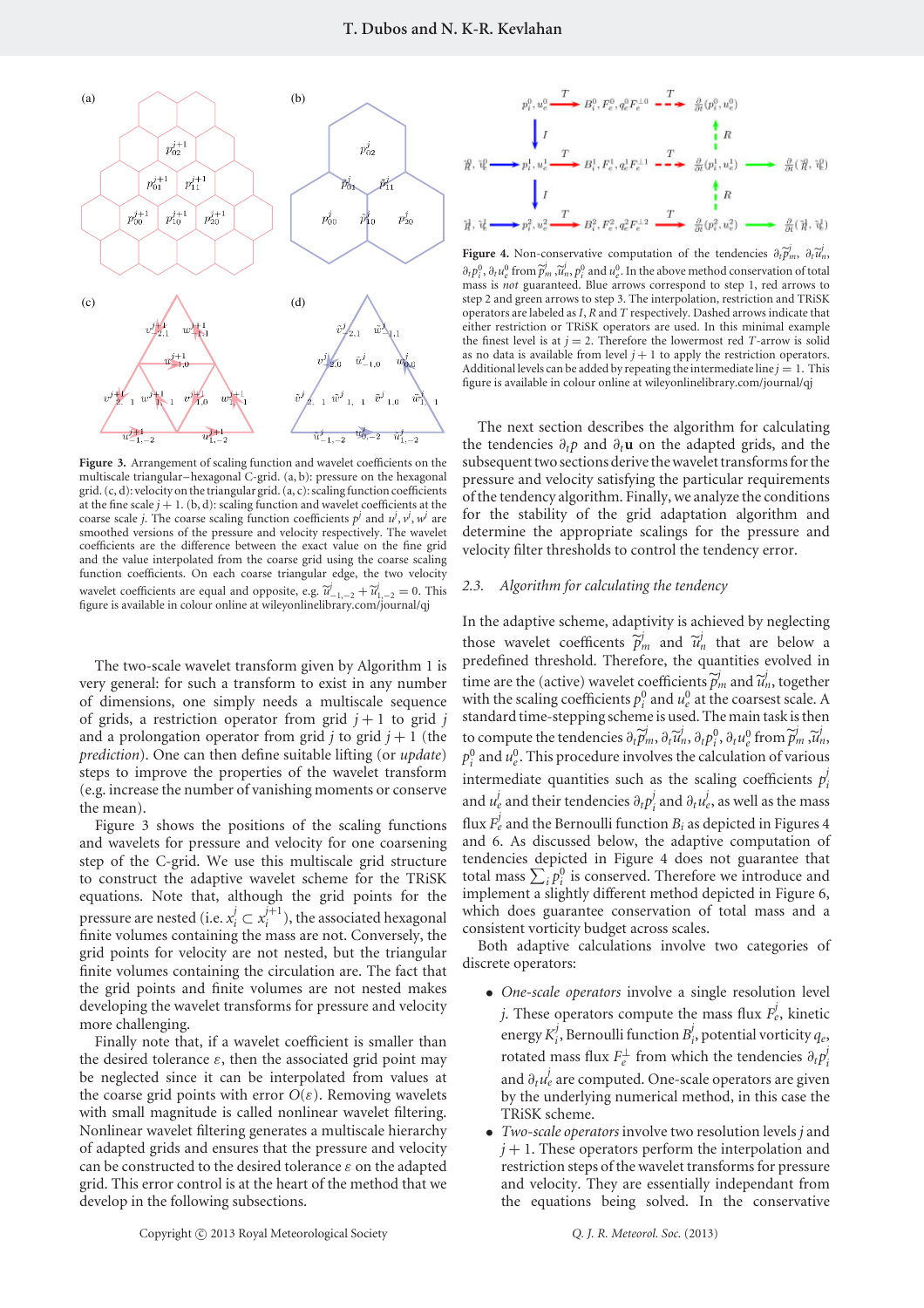$$
B_i^0, F_e^0, u_e^0 \xrightarrow{\text{grad}^0, \text{ div}^0, \text{ curl}^0} \text{grad } B_i^0, \text{ div } F_e^0, \text{ curl } u_e^0
$$
\n
$$
\uparrow R
$$
\n
$$
B_i^1, F_e^1, u_e^1 \xrightarrow{\text{grad}^1, \text{ div}^1, \text{ curl}^1} \text{grad } B_i^1, \text{ div } F_e^1, \text{ curl } u_e^1
$$

**Figure 5.** Commutation diagram of gradient, divergence and curl with the appropriate restriction operators.

$$
\begin{array}{ccccccc}\np_i^0, u_e^0-\overline{\phantom{a}}&\rightarrow& B_i^0, F_e^0, q_e^0F_e^{+0}&\overline{\phantom{a}}&\overline{\phantom{a}}&\overline{\phantom{a}}&\partial_t^0 (p_i^0, u_e^0)\\ & &\Big\downarrow I& & &\\ \hline\np_i^0, \tilde{u}_e^0\longrightarrow&p_i^1, u_e^1-\overline{\phantom{a}}&\rightarrow& B_i^1, F_e^1, q_e^1F_e^{ \pm 1}&\overline{\phantom{a}}&\overline{\partial_t^0 (p_i^1, u_e^1)}&\longrightarrow&\overline{\partial_t^0(\tilde{p}_i^0, \tilde{u}_e^0)}\\ & &\Big\downarrow I& & &\\ \hline\n\tilde{p}_i^1, \tilde{u}_e^1\longrightarrow&p_i^2, u_e^2\longrightarrow&B_i^2, F_e^2, q_e^2F_e^{ \pm 2}&\longrightarrow&\overline{\partial_t^0 (p_i^2, u_e^2)}&\longrightarrow&\overline{\partial_t^1(\tilde{p}_i^1, \tilde{u}_e^1)}\\ \end{array}
$$

**Figure 6.** Conservative adaptive computation of the tendencies  $\partial_t \tilde{p}_m^j$ ,  $\partial_t \tilde{u}_n^j$ ,  $\frac{\partial_t p_i^0}{\partial t}$ ,  $\frac{\partial_t u_i^0}{\partial t}$  from  $\tilde{p}_m^j$ ,  $\tilde{u}_m^j$ ,  $p_i^0$  and  $u_i^0$ . In the above method conservation of total mass *is* guaranteed. Blue arrows correspond to step 1 (synthesis, algorithm 2.2), red arrows to step 2 and green arrows to step 3. The interpolation, restriction and TRiSK operators are labeled as *I*, *R* and *T* respectively. Dashed arrows indicate that either restriction or TRiSK operators are used. In this minimal example the finest level is at  $j = 2$ . Therefore the lowermost red *T*-arrow is solid as no data is available from level  $j + 1$  to apply the restriction operators. Additional levels can be added by repeating the intermediate line  $j = 1$ . This figure is available in colour online at wileyonlinelibrary.com/journal/qj

method, distinct restriction operators for the mass flux  $F_e^j$  and Bernoulli function  $B_i^j$  are introduced.

#### *2.3.1. Non-conservative adaptive algorithm*

Let us first describe and discuss the non-conservative computation of tendencies depicted in Figure 4. The computation involves three steps:

- 1. An inverse wavelet transform is executed to compute the scaling coefficients  $p_i^j$  and  $u_e^j$  from  $\widetilde{p}_m^j$ ,  $\widetilde{u}_n^j$ ,  $p_i^0$  and  $u_e^0$ . The data flow is from the coarsest level to the finest level at which non-zero wavelet coefficients exist.
- 2. The TRiSK operators are applied separately at each grid level to compute the tendencies  $\partial_t p^j_i$  and  $\partial_t u^j_e$ .
- 3. A forward wavelet transform is executed to compute the tendencies  $\partial_t \tilde{p}_m^j$ ,  $\partial_t \tilde{u}_n^j$ ,  $\partial_t p_i^0$ ,  $\partial_t u_e^0$  from the tendencies  $\partial_t p_i^j$  and  $\partial_t u_e^j$ . The data flow is from the finest level to the coarsest level.

The total operation count is proportional to the number of active wavelet coefficients provided all the above steps are actually performed on a subset of the indices *e* and *i* only. This is possible because the task is only to compute  $\frac{\partial_t \tilde{p}'_m}{\partial t}$ ,  $\frac{\partial_t \tilde{u}'_n}{\partial t}$  wherever the coefficients  $\tilde{p}'_m$ ,  $\tilde{u}'_n$  are active.

Notice that steps 2 and 3 can provide two conflicting values for  $\partial_t p_i^j$  and  $\partial_t u_e^j$ . Indeed,  $\partial_t p_i^j$  and  $\partial_t u_e^j$  can be obtained either from  $p_i^j$  and  $u_e^j$  by applying the one-scale operators (step 2), or from  $\partial_t p_i^{j+1}$  and  $\partial_t u_e^{j+1}$  by applying the restriction operators (step 3). The latter must be preferred when possible because fine-grid computations are more accurate. The appropriate subsets would therefore be determined as follows, following the data flow of the calculation backwards:

- 1. Given the set of active wavelet coefficients, determine separately at each level *j* those indices *i* and *e* that are required to compute  $\partial_t \tilde{p}_m^j$ ,  $\partial_t \tilde{u}_n^j$  from the tendencies  $\partial_t p_i^{j+1}$  and  $\partial_t u_e^{j+1}$ . This depends on the stencil of two-scale operators.
- 2. Starting from the finest level, find which  $\partial_t p_i^j$  and  $\partial_t u_e^j$ can be obtained by applying the restriction operators to  $\partial_t p_i^{j+1}$  and  $\partial_t u_e^{j+1}$ . For those which cannot (because not all the necessary  $\partial_t p_i^{j+1}$  and  $\partial_t u_e^{j+1}$  are available), determine those indices *i* and *e* for which we need  $p_i^j$ *i* and  $\mathcal{u}^j_e$  as an input to the one-scale (TRiSK) operators. This depends on the stencil of the one-scale operators.
- 3. Given those indices *i* and *e* for which we need  $p_i^j$  and  $u_e^j$  as an input to the one-scale (TRiSK) operators, find the minimal set of indices *i* and *e* which allow the inverse wavelet transform to be performed. Indeed, we must guarantee that all indices needed at level *j* to interpolate to level  $j + 1$  where required are present. This is done starting from the finest level.

In this process the adapted grids emerge as sets of indices *i* and *e* and are a by-product of the set of active wavelet coefficients and the stencils of the one-scale and two-scale operators.

An important role of the two-scale operators is to blend together the computations performed at various resolution levels. This blending occurs when one chooses between applying the finite-difference operators on the current resolution level and applying a restriction operator to tendencies already computed at the immediately finer level. However this blending also breaks the exact discrete conservation of total mass. In fact, the property  $\sum_i \partial_i p_i^0 = 0$ relies on  $\partial_t p_i^0$  being computed as the divergence of the mass flux, and on the overall cancellation of the mass fluxes as each flux is counted once positively and once negatively. This cancellation does not occur in the presence of a mix of  $\partial_t p_i^0$  computed as a flux divergence and  $\partial_t p_i^0$  computed as the restriction from  $\partial_t p_i^1$ . To recover the exact discrete conservation of total mass, we introduce a new, conservative adaptive algorithm.

# *2.3.2. Conservative adaptive algorithm*

The most obvious way to recover the property  $\sum_i \partial_i p_i^0 = 0$ is to insist that *all*  $\partial_t p_i^0$  be computed as the divergence of a mass flux. This is what we do in the algorithm depicted in Figure 6. In this modified algorithm, the restriction operator is not applied to the pressure tendency  $\partial_t p_i^{j+1}$  but to the mass flux  $F_e^{j+1}$  instead. This modification is admissible if the flux restriction operator, the discrete divergence operator, and the pressure restriction operator are compatible in the following sense: restricting the mass flux from level  $j + 1$ to level *j* then computing the discrete divergence on level *j* must produce the same result as computing the mass flux divergence at level  $j + 1$  then restricting this pressure tendency to level *j*, i.e. the diagram presented in Figure 5 commutes. This property means that the mass budget can be expressed in a consistent way at all resolution levels. We address the problem of constructing the restriction operator for the mass flux together with the description of the wavelet transform for pressure.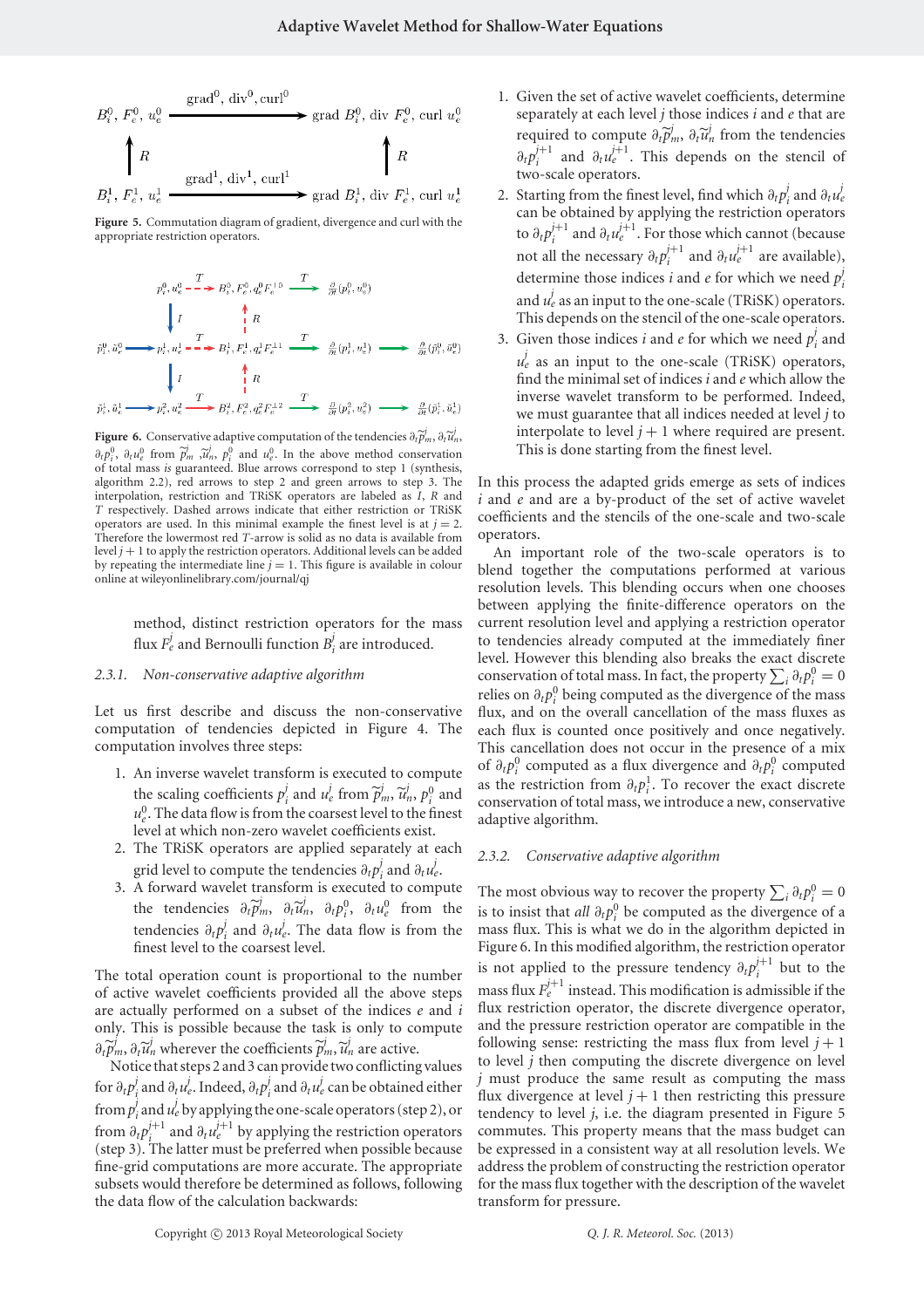**Algorithm 2.** Conservative adaptive computation of tendencies.

- 1. Execute an inverse wavelet transform to compute the scaling coefficients  $p_i^j$  and  $u_e^j$  from  $\tilde{p}_m^j$ ,  $\tilde{u}_n^j$ ,  $p_i^0$  and  $u_e^0$ . The data flow is from the coarsest level to the finest level at which non-zero wavelet coefficients exist.
- 2. Compute the mass flux  $F_e$ , Bernoulli function  $B_i$  and and potential vorticity flux  $F_e^{\perp} \widehat{q}_e$  in a loop starting at the finest level:
	- (a) Compute  $B_e^j$ ,  $F_e^j$  by restriction from level (*j* + 1) where possible.
	- (b) Where restriction is not possible, compute  $F_e^j$ and  $B_e^j$  using the TRiSK operators applied to  $p_i^j$ *i* and  $u^j_e$ .
	- (c) Compute $F_e^{j\perp} \hat{q}_e^j$  by restriction from level  $(j+1)$ where possible.
	- (d) Where restriction is not possible, compute  $F_e^{j\perp}$ from  $F_e^j$  and  $\hat{q}_e^j$  from  $u_e^j$  and  $p_i^j$  using the TRiSK operators.
- 3. At each level separately, apply the TRiSK operators to *B*<sup>*j*</sup>, *F*<sup>*j*</sup> and *F*<sup>*j*</sup><sup>⊥</sup> $\overrightarrow{q}$ <sup>*j*</sup> compute  $\partial_t p^j$  and  $\partial_t u^j$  then obtain the tendencies  $\partial_t \tilde{p}_m^j, \partial_t \tilde{u}_n^j$ .

**Algorithm 3.** Subsets involved in the adaptive computation of tendencies.

- 1. Given the set of active wavelet coefficients, determine separately at each level *j* those indices *i* and *e* that are required to compute  $\partial_t \tilde{p}_m^j$ ,  $\partial_t \tilde{u}_n^j$  from the tendencies  $\partial_t p_i^j$  and  $\partial_t u_e^j$ . Then determine which  $F_e^j$  and  $B_i^j$  need to be computed.
- 2. Starting from the finest level,
	- (a) Find which  $F_e^j \overline{q}_e^j$  can be obtained by applying the velocity restriction operator. For those which cannot, determine which *p j*  $\mu$ <sup>*j*</sup>,  $u$ <sup>*j*</sup> and  $F$ <sup>*j*</sup> are needed as an input to the TRiSK operators.
	- (b) Find which  $F_e^j$  and  $B_i^j$  can be obtained by restriction from level  $(j + 1)$ . For those which cannot, determine which  $p_i^j$  and  $u_e^j$  are needed as an input to the TRiSK operators.
- 3. Given those indices *i* and *e* for which we need  $p_i^j$  and  $u_e^j$ as an input to the TRiSK operators, find the minimal set of indices *i* and *e* which allow the inverse wavelet transform to be performed.

A similar idea is applied to the gradient of the Bernoulli function: instead of restricting  $[\text{grad } B_i]_e$ , we restrict  $B_i$ and compute its gradient at each scale. This guarantees the absence of spurious generation of vorticity by the adaptive method. As explained in subsection 2.5, the compatible restriction operator for the Bernoulli function is simply the subsampling operator  $B_i^{j+1} \mapsto B_i^j = B_i^{j+1}$ . With these modifications, the computation involves four steps (Algorithm 2).

For Algorithm 2 to work, one must take care that each operator finds the input data it needs to compute the output data needed by the next operator. Therefore, before the computation is performed, the subsets of indices on which each operator is applied is determined following the data flow backwards (Algorithm 3). Starting from the set of active wavelet coefficients, other subsets are computed in sequence by taking into account the stencil of each operator encountered during the algorithm. An important resulting subset is the subset of scaling coefficients needed as input by the TRiSK operators. Notice that, because the TRiSK operators also use values from first or second neighbours as input, this 'input' subset is wider than the 'output' subset of scaling coefficients, tendencies of which are computed. Nevertheless all the necessary 'input' scaling coefficients can always be computed by the inverse wavelet transform, even if this computation involves inactive wavelet coefficients. Indeed, in that case the missing wavelet coefficients are simply assumed to be zero, and the inverse wavelet transform effectively performs an interpolation. This way the multiscale nature of the grid is hidden from the TRiSK operators, which continue to operate on their full, unmodified stencil.



**Figure 7.** Stencils of the (a) interpolation, (b) lifting and (c) restriction operators for pressure. This figure is available in colour online at wileyonlinelibrary.com/journal/qj

# *2.4. Wavelet transform of pressure*

To define the wavelet transform of pressure, one needs to define an interpolation and a lifting. Since pressure sits at hexagon centres, at scale  $j + 1$  one can distinguish between hexagons whose centres coincide with the centre of a larger hexagon from level *j*, and the remainder which we call 'new' hexagons. The interpolation formula interpolates from the centres of larger hexagons to the centres of 'new' hexagons. We choose a second-order centred linear interpolation formula. The resulting stencil for the computation of the wavelet coefficients is presented in Figure 7(a).

The lifting step serves to define the restriction operator. The restricted pressure is defined on the coarser grid level *j* as a linear combination of the pressure at the finer level  $j + 1$  at the same point and the nearby wavelet coefficients. We choose to use only wavelet coefficients from nearest neighbours. Elementary linear algebra shows that with a weight of 1*/*8, the restricted pressure field has the same average as the fine pressure field. The corresponding stencil is presented in Figure 7(b). Combining this stencil with a stencil for the wavelet coefficient one obtains the stencil of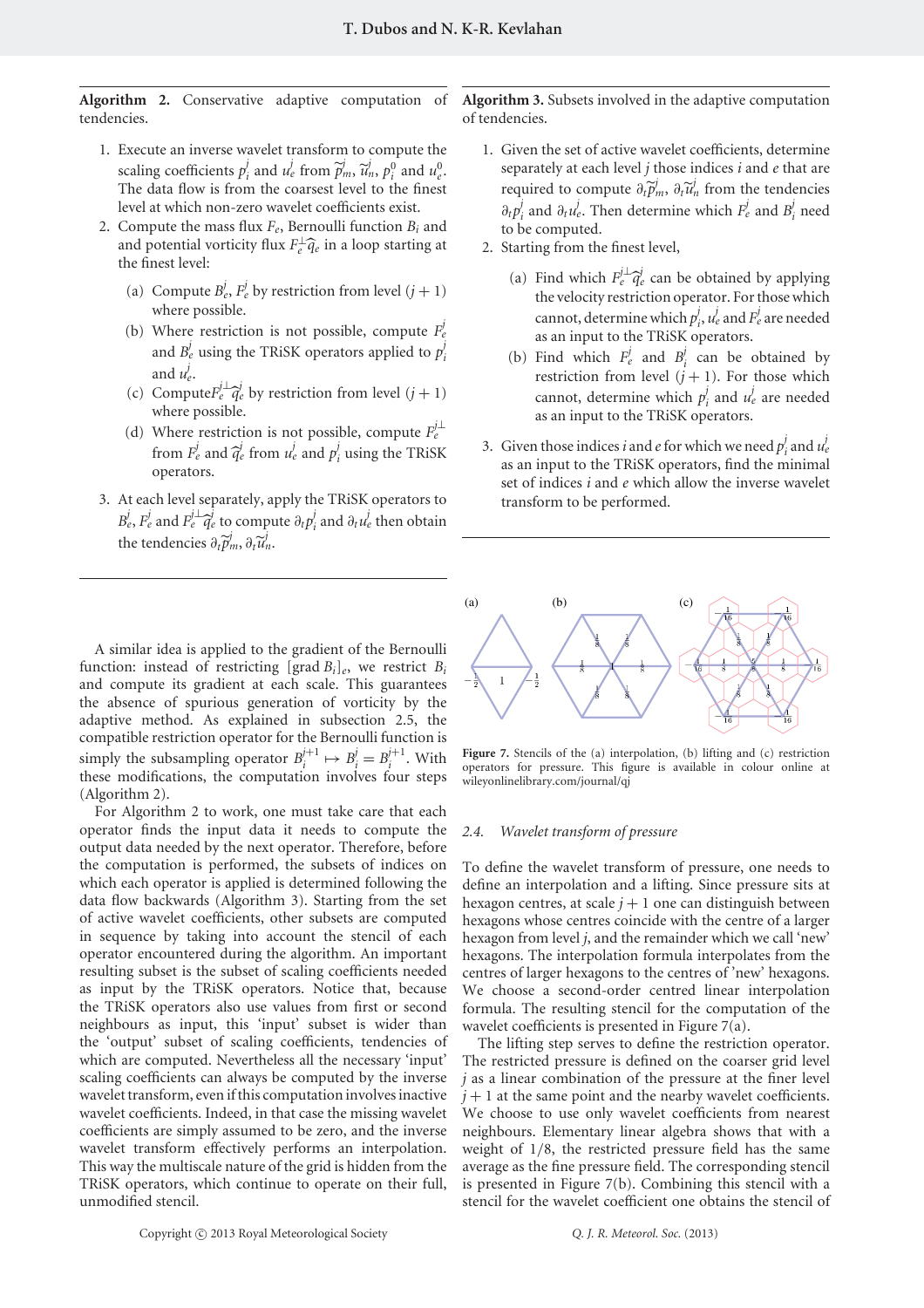

**Figure 8.** Decomposition of (a) the pressure restriction operator  $R_p^j$  into a sum of (b) an area-weighted restriction operator  $R_0^j$  and (c) a remainder  $\delta R_p^j$ . The remainder is proportional to the seven-point Laplacian on the coarse grid. This figure is available in colour online at wileyonlinelibrary.com/journal/qj



**Figure 9.** (a) Stencil of  $R_p^j \circ \text{div}^{j+1}$  (div operator followed by the pressure restriction operator) and its decomposition into (b, c) two simpler operators for which a compatible flux restriction operator can be found readily. (d) basic and (e) corrective flux restriction operators  $R^j_{0f}$  and  $D^j \circ \text{div}^{j+1}$  combined to give (f) the final mass flux restriction operator  $R_f^j$ , compatible with the mass restriction operator  $R_f^j$  and the div operators div<sup>*j*</sup>, div<sup>*j*+1</sup> in the sense of Figure 5. This figure is available in colour online at wileyonlinelibrary.com/journal/qj

the restriction operator  $R_p^j : p_i^{j+1} \mapsto p_i^j$  (Figure 7(c)). We decompose the pressure restriction operator into two parts,

$$
R_p^j = R_0^j + \delta R_p^j,
$$

where  $R_0^j$  is an area-weighted restriction operator (with weights  $1/4$  and  $1/8$ ) and  $\delta R_p^j$  is a remainder (Figure 8).

The construction of the pressure wavelet transform is then a straightforward application of the lifting scheme. We now describe a novel aspect, which is the definition of a mass flux restriction operator compatible with the pressure restriction (Figure 5). The problem is to find an operator  $R_f^j$ such that

$$
\operatorname{div}^j \{ R_f^j(F_e^{j+1}) \} = R_p^j \{ \operatorname{div}^{j+1}(F_e^{j+1}) \}.
$$

Figure 9(a, b, c) shows the decomposition of  $R_p^j \circ \text{div}^{j+1}$ into two operators:  $R_0^j \circ \text{div}^{j+1}$  and  $\delta R_p^j \circ \text{div}^{j+1}$ . There is a natural flux restriction  $R_{0f}^j$  compatible with  $R_0^j$ : assuming that the flux divergence is constant within each fine hexagon, one can compute a flux through the edges of coarse hexagons. The stencil of this basic flux restriction operator *R*0*<sup>f</sup>* is presented in Figure 9(d, e, f). Concerning the remainder  $\delta R_p^j \circ \text{div}^{j+1},$  it turns out that  $\delta R_p^j$  has non-zero weights only at coarse points, and that those weights are proportional to the seven-point finite-difference Laplacian (Figure 8). It is therefore already in divergence form  $\delta R_p^j = \text{div}^j \circ D^j,$  where  $D<sup>j</sup>$  is proportional to a finite-difference gradient. Then

$$
R_p^j \circ \text{div}^{j+1} = \text{div}^j \circ R_{0f}^j + \text{div}^j \circ D^j \circ \text{div}^{j+1}.
$$

This provides a solution for  $R_f^j$ 

$$
R_f^j = R_0^j + D^j \circ \text{div}^{j+1}.
$$

The stencils of the corrective flux restriction  $D^j \circ \text{div}^{j+1}$  and the final flux restriction  $R_f^j$  are presented in Figure 9(d, e, f).

Notice that the weights presented in Figure 9 omit the metric factors (multiplication/division by lengths and areas).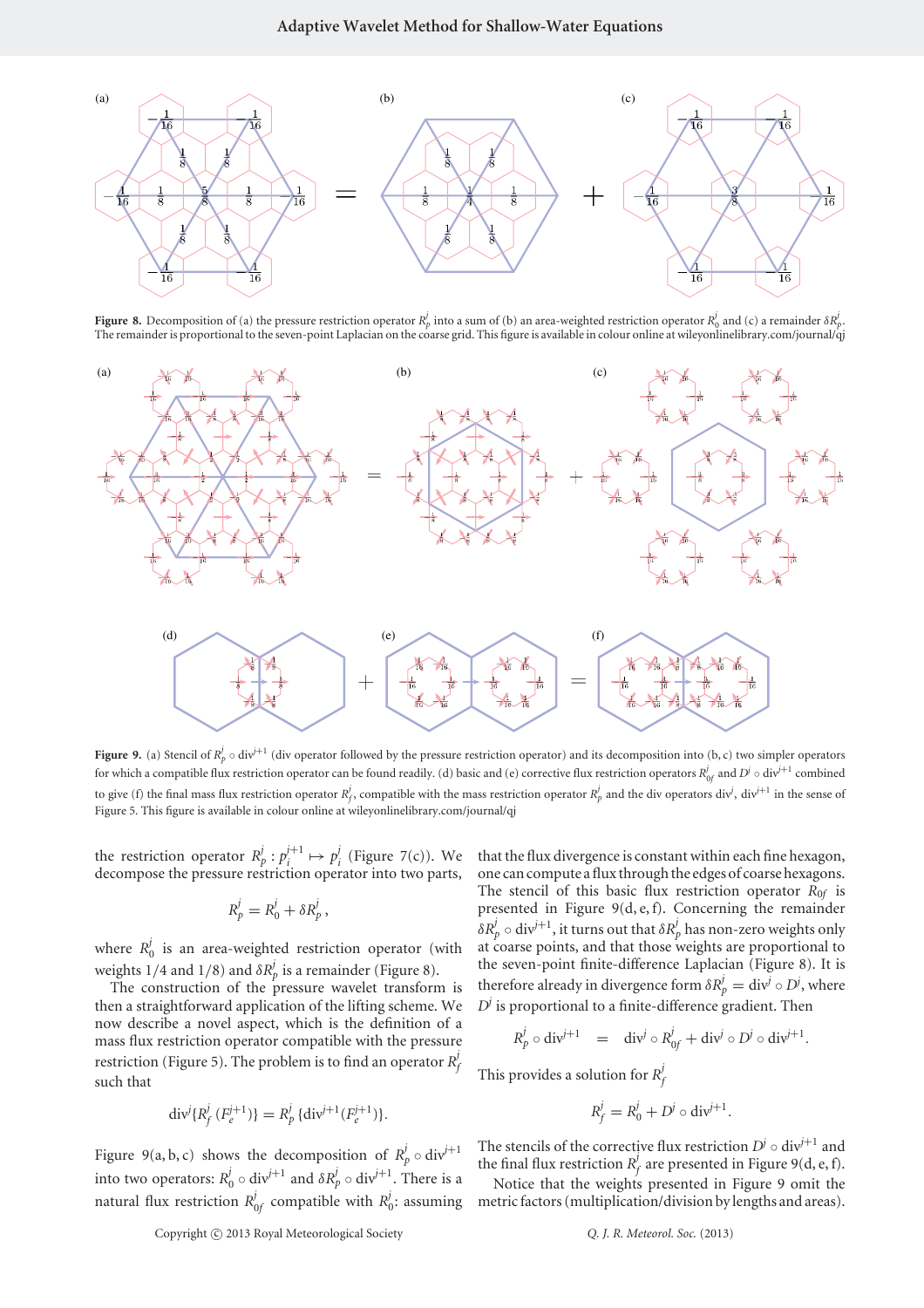

**Figure 10.** Stencil for circulation-conserving second-order interpolation of velocity (filled black arrows). Velocities on the bisection of coarse edges (unfilled black arrows) are obtained by linear interpolation. The velocities on inner fine triangle (grey arrows) are then obtained by assuming constant circulation over the coarse triangle. The dotted lines indicate the mirrorsymmetric stencil. This stencil works for both valence 6 points (hexagon points) and and valence 5 points (pentagon points) on subdivisions of the icosahedral sphere.

As a result, the weights of the flux restriction operators presented in Figure 9(d, e, f) must be multiplied by 2. One can then check that  $R_{0f}^j$  is exact for all affine vector fields. Furthermore, the corrective flux restriction  $D^j \circ div^{j+1}$ vanishes on affine vector fields since such fields have a constant divergence and  $D^j$  vanishes on constant fields.  $R^j_f$ is exact on affine vector fields and is therefore second-order accurate.

#### *2.5. Wavelet transform of velocity*

The wavelet transform of velocity on the adapted grid must conserve circulation and, because the velocity is defined in terms of its tangential components  $(U, V, W)$  on the edges of the triangular grid, it is a vector-valued (nonseparable) transform. Further, we show in section 2.6 that the interpolation operator (i.e. the prolongation operator) used in the wavelet transform must be at most secondorder accurate to ensure stability of the dynamically adapted grid for the second-order finite-volume operators used in the TRiSK scheme. Finally, the interpolation stencil must be consistent with both the valence 5 (pentagonal) and valence 6 (hexagonal) points on subdivisions of the icosahedral sphere.

In the following derivation, we consider two scales: a coarse scale  $j$  and a fine scale  $j + 1$ , where the fine grid is obtained as the bisection of the coarse triangle edges. As explained above, the wavelet coefficients are the differences between the actual velocity values on the fine grid and the values predicted by interpolating from neighbouring velocities on the coarse grid. The circulationconserving restriction is simply the average of the two neighbouring fine velocities on a coarse edge (the interior fine velocities are not involved in the restriction). Because the discrete gradient is simply a finite difference between two neighbouring vertices, the restriction operator for the Bernoulli function compatible with the velocity restriction is simply the subsampling operator  $B_i^{j+1} \mapsto B_i^j = B_i^{j+1}$ . Indeed  $B_l^j - B_n^j = (B_l^j - B_m^j) + (B_m^j - B_n^j)$ , where *l* and *n* are coarsegrid points and *m* is their midpoint. Figure 10 shows the geometry of the velocity interpolation and restriction. The wavelet transform is implemented hierarchically, starting from the finest scale *J*, in the usual way and no additional lifting steps are required.

Let us consider interpolating the two fine velocity values  $u_{-1,-2}$  and  $u_{1,-2}$  shown in Figure 10. (By symmetry, the fine *v* and *w* velocities on the other coarse edges are interpolated in a similar way.) The two-dimensional linear interpolating function for the velocity  $\mathbf{IU}(x, y) = \{IU_x(x, y), IU_y(x, y)\}\)$ the form

$$
IU_x(x, y) = a_1 + a_2 x + a_3 y,IU_y(x, y) = b_1 + b_2 x + b_3 y,
$$

where the interpolated velocities on triangle edges *IU*, *IV*, *IW* are defined in terms of *IUx* and *IUy* by suitable projections. Thus, six equations for the six unknown coefficients  $(a_1, a_2, a_3, b_1, b_2, b_3)$  are needed to determine the velocity interpolation operator.

To approximate the rotational part of the velocity field, and to conserve circulation around the coarse triangle, the first three equations ensure that the line integral of the interpolated velocity along each of the coarse triangle edges equals the line integral of the actual velocity:

$$
U_{0,-2} = IV(0,-2),
$$
  
\n
$$
V_{-2,0} = IV(-2,0),
$$
  
\n
$$
W_{0,0} = IV(0,0).
$$

(Note that taking point values of the interpolated velocities is exact for linear functions.) The final three equations approximate the irrotational part of the velocity and involve line integrals along the outer edges of the three neighbouring coarse triangles,

$$
U_{0,-2} - V_{2,0} = IV(0,2) - IV(2,0),
$$
  
\n
$$
W_{-4,0} - U_{-4,2} = IV(-4,0) - IU(-4,2),
$$
  
\n
$$
V_{2,-4} - W_{0,-4} = IV(2,-4) - IV(0,-4).
$$

The alternating signs of the velocity on each pair of exterior edges (shown by the arrows in Figure 10) capture the irrotational component of the velocity field. These rotational and irrotational conditions on the line integrals form a linear system with a unique solution for the unknown interpolation coefficients. To reduce the error of this secondorder approximation, the interpolation is made symmetrical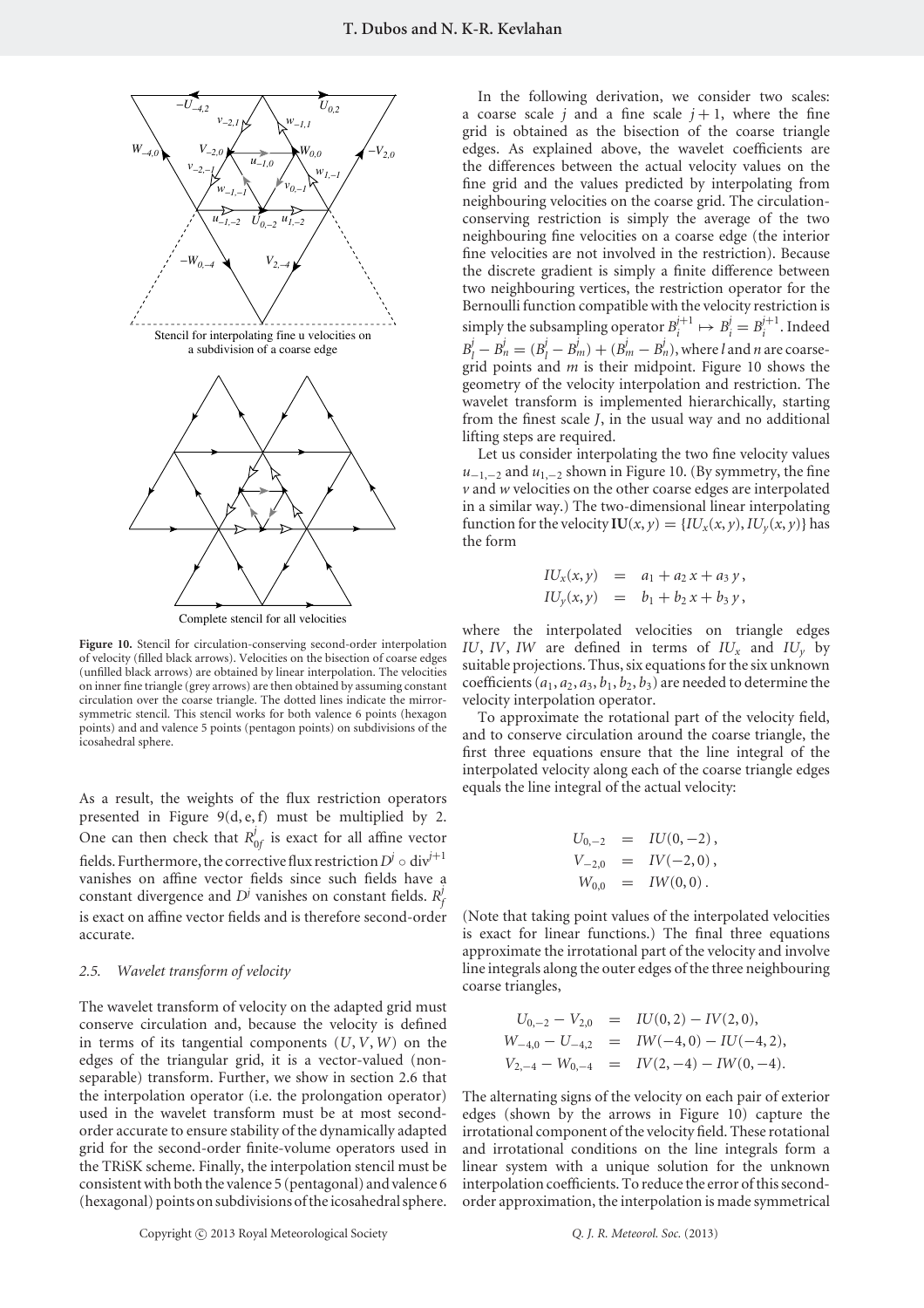by averaging the values for *u*−1,−<sup>2</sup> and *u*1,−<sup>2</sup> with those obtained using the mirror-image stencil indicated by the dotted lines in Figure 10. Interpolation formulae for the remaining coarse edge velocities *v*−2,<sup>−</sup>1, *v*−2,1, *w*1,<sup>−</sup>1, *w*−1,1 are obtained by rotation of the stencil for the *u* coarse edge velocities.

After all fine velocities on bisections of coarse edges (unfilled black arrows on Figure 10) have been obtained using the interpolation described above, the velocities on the edges of the fine triangle in the interior of the coarse triangle (grey arrows on Figure 10) are found by assuming that vorticity is constant over the coarse triangle, for example:

$$
u_{-1,0} = \frac{1}{2} \left( U_{0,-2} + V_{-2,0} + W_{0,0} \right) - \nu_{-2,1} - \nu_{-1,1}.
$$

Since the restriction operator is the average of neighbouring fine velocities and the restriction of a prolongation must be the identity (i.e.  $R \circ I = Id$ ), the wavelet coefficients on coarse edges are redundant,

$$
\begin{array}{rcl}\n\widetilde{u}_{-1,-2} & = & -\widetilde{u}_{1,-2}, \\
\widetilde{v}_{-2,-1} & = & -\widetilde{v}_{-2,1}, \\
\widetilde{w}_{1,-1} & = & \widetilde{w}_{-1,1}.\n\end{array}
$$

Thus, there are nine linearly independent wavelet coefficients associated with the coarse velocities *U*0,<sup>−</sup>2, *V*−2,0, *W*0,0:

 $\widetilde{\mathcal{U}}_{-1,-2}, \ \ \widetilde{\mathcal{V}}_{-2,-1}, \ \ \widetilde{\mathcal{W}}_{1,-1}, \ \ \widetilde{\mathcal{U}}_{-1,0}, \ \ \widetilde{\mathcal{U}}_{1,0}, \ \ \widetilde{\mathcal{V}}_{0,-1}, \ \ \widetilde{\mathcal{V}}_{0,1}, \ \widetilde{\sim}$  $\widetilde{w}_{-1,-1}$ ,  $\widetilde{w}_{1,1}$ .

#### *2.6. Error control and adaptivity*

### *2.6.1. Adaptivity*

In the preceding sections we derived a scalar wavelet transform for the pressure  $p_i$  and a vector wavelet transform for the velocity components  $u_e$ ,  $v_e$ ,  $w_e$ . These wavelet transforms are both based on linear polynomial interpolation (and hence are second-order accurate), but they use different stencils and implicitly define different wavelets and scaling functions. A wavelet transform of a function *f* is

$$
\mathbf{f} = \mathbf{f}_k^0 \phi_k^0 + \sum_{j=0}^{J-1} \sum_{m \in \mathcal{M}^j} \widetilde{f}_m^j \psi_m^j, \qquad (6)
$$

where  $\phi_k^0$  are the scaling functions spanning the coarsest scale  $j = 0$  and  $\psi_m^j$  are the wavelet functions spanning the difference between two successive scales  $(j + 1)$  and *j*. As described in section 2.2, the wavelet coefficient  $\widetilde{f}_m^j$  measures the interpolation error at a particular location *m* and scale *j*. Adaptive bi-orthogonal wavelet methods are based on the fact that removing wavelet coefficients with a magnitude lower than a particular threshold *ε<sup>f</sup>* (and the associated grid points) generates an adaptive grid, and the error of a function *f<sup>&</sup>gt;* reconstructed on the adaptive grid is controlled by *ε<sup>f</sup>* (Vasilyev and Bowman, 2000),

$$
||f_{>} - f||_{\infty} \leq C_1 \varepsilon_f, \tag{7}
$$

$$
||f_{>} - f||_{\infty} \le C_2 N^{-m/D}, \tag{8}
$$

where *N* is the number of grid points in the adapted grid, *m* is the order of interpolation and *D* is the dimension. Here  $m = 2$  and  $D = 2$  and so

$$
||f_{>} - f||_{\infty} \le C_2 N^{-1}.
$$
 (9)

Combining inequalities (7) and (9) shows that the number of active grid points *N* scales like 1*/ε<sup>f</sup>* . Since one order of accuracy is lost with each derivative, if the wavelet coefficients for*f* are filtered with a threshold *ε*, the error control relation for the *k*th derivative  $D_k f$  is given by

$$
||D_k f_{>} - D_k f||_{\infty} \le c_k \varepsilon_f^{1-k/m}.
$$
 (10)

An adaptive wavelet collocation method for a timedependent PDE filters the solutions at each time step, and then adds an adjacent zone of neighbouring points in position and scale to allow for the change in the solution over one time step (Vasilyev and Bowman, 2000; Kevlahan and Vasilyev, 2005). One nearest neighbour in position is sufficient for a CFL value of one, and one neighbour in scale is sufficient for quadratic nonlinearities (which can at most reduce the scale by a factor of two in one time step). An important feature of the method is that its computational complexity is linear in the number of active grid points *N*.

In the following two sections we show that, since the TRiSK discretization is less than second-order accurate, the wavelet transforms for pressure and velocity should be at most second-order accurate, and we determine how to scale the separate thresholds for pressure,  $\varepsilon_p$ , and velocity,  $\varepsilon_u$ , to ensure a uniform relative error *ε* for both tendencies *∂tp* and *∂t***u***.*

### *2.6.2. Stability of the adaptive method*

It is reasonable to assume that the grid adaptation strategy for the numerical solution of a time-dependent PDE depends on the order of accuracy of the discretization. In AWCMs on collocated grids, this is not an issue since differential operators are approximated using the same polynomial interpolation as used in the wavelet transform. However, in general different interpolations are used for the discretization of the dependent and independent variables. In this section, we analyze how the order of accuracy of the discretization of a PDE constrains the order of the wavelet transform used to adapt the grid.

Because this is essentially a problem of advective stability, let us consider the linear advection equation

$$
\frac{\partial p}{\partial t} + \mathbf{u} \cdot \nabla p = 0.
$$
 (11)

We assume that the velocity- and length-scales are respectively *U* and *L*, the fluctuations of *p* are of order *δp* and the local grid size is *h*. If the polynomial interpolation used in the prolongation (i.e. prediction) operators of the wavelet transform are order *m*, then (7) shows that the error in *p* due to wavelet filtering with threshold  $\varepsilon_p = \varepsilon \delta p$  is

$$
Err(p) \sim \varepsilon \, \delta p \sim h^m \, p^{(m)} \sim \delta p \, \left(\frac{h}{L}\right)^m. \tag{12}
$$

Now, if the pressure gradient is discretized using an *n*thorder accurate method, the discretization error of ∇*p* can be estimated as

$$
Err(\nabla p) \sim h^n p^{(n+1)} \sim \frac{\delta p}{h} \left(\frac{h}{L}\right)^{n+1}.
$$
 (13)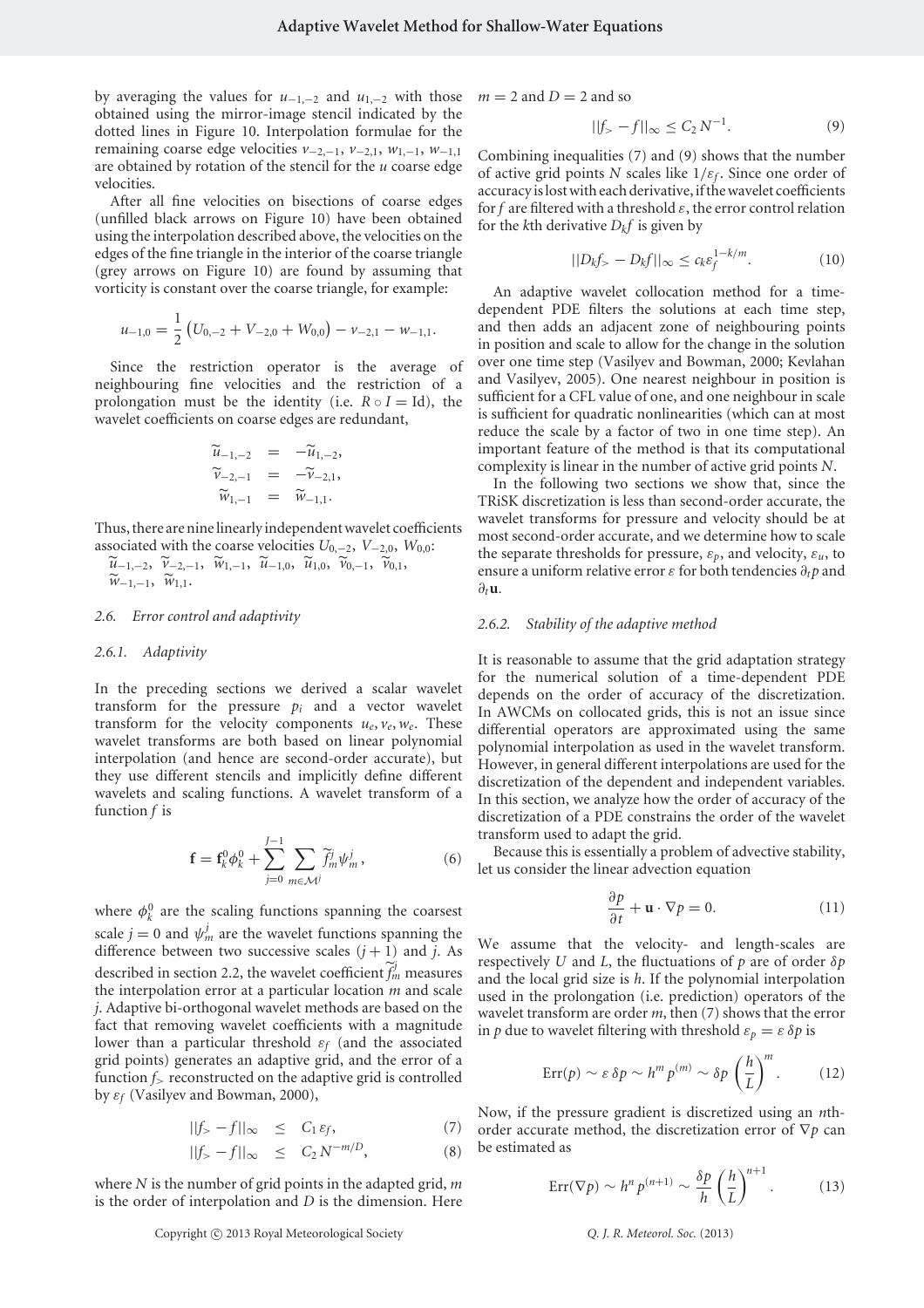Combining (12) and (13) relates the error in the pressure gradient due to wavelet filtering to that due to the discrete approximation of the gradient operator,

$$
\varepsilon_{\nabla p} \sim \frac{\delta p}{h} \varepsilon^{(n+1)/m}.
$$

Now, if we assume explicit time-stepping and demand that each time step introduces an error smaller than *ε<sup>p</sup>* (so the time integration error does not cause runaway grid refinement), we find that

$$
U\,\Delta t\,\frac{\delta p}{h}\varepsilon^{(n+1)/m}\,<\,\varepsilon\,\delta p,
$$

or

$$
\frac{U \Delta t}{h} < \varepsilon^{(m-n-1)/m}.\tag{14}
$$

The left-hand side of (14) is the CFL stability criterion, and thus in order for the limit on the time step imposed by the grid adaptation to be no stricter than that imposed by the time integration scheme, we require that  $m \leq n + 1$ . On the plane the TRiSK scheme is second-order accurate, however on the sphere it is only between first- and second-order accurate due to grid deformation (Ringler*et al.*, 2010). Thus we require that  $m \leq 2$ . Choosing second-order interpolation for prediction step in the wavelet transform therefore ensures that grid adaptation is stable when combined with a time integration scheme stable for a CFL criterion less than one.

#### 2.6.3. Controlling the error in the tendencies  $\partial_t p$  and  $\partial_t \mathbf{u}$

Here we identify suitable thresholds for the pressure and velocity coefficients ensuring a prescribed relative error in the tendencies *∂tp* and *∂t***u**. Because our method uses different wavelet transforms for pressure and velocity (and these quantities exist on dual grids), and because the approximation of differential operators are not the same as the interpolation operators used in the wavelet transforms, error control of the tendency is non-trivial.

In the inviscid SWEs  $(1)$ , $(2)$ , we assume that pressure fluctuations are weak,  $p = c^2 + \delta p$ ,  $\delta p \ll c^2$  (where *c* is the wave speed), and that the flow has characteristic velocity- and length-scales *U* and *L*. We further assume that the Burgers number  $Bu = (c/fL)^2 = O(1)$ . To simplify the analysis, we consider both the *inertia–gravity wave* and *geostrophic* regimes. Each regime leads to different relative scalings of the pressure and velocity thresholds to provide a uniform error bound on the errors in the tendencies  $\partial_t p$  and  $\partial_t \mathbf{u}$ .

In the *inertia–gravity wave* regime, the relevant (fast) time-scale is  $T \sim L/c$ , and energy is equally divided between kinetic and potential (e.g. gravity waves),

$$
\delta p \sim cU
$$
,  $\partial_t p \sim c^2 \frac{U}{L}$ ,  $\partial_t u \sim U \frac{c}{L}$ .

The equations may then be linearized to give the linear inertia–gravity wave equations

$$
\frac{\partial p}{\partial t} + c^2 \nabla \cdot u = 0,
$$
  

$$
\frac{\partial \mathbf{u}}{\partial t} + f \mathbf{u}^\perp + \nabla p = 0.
$$

Copyright  $\circled{c}$  2013 Royal Meteorological Society

Our goal is to ensure that filtering the pressure and velocity with thresholds  $\varepsilon_p$  and  $\varepsilon_u$  respectively produces the same relative error *ε* in the tendencies  $\partial_t p$  and  $\partial_t \mathbf{u}$ , i.e. we require that

$$
\varepsilon \frac{c^2 U}{L} \sim \text{Err}(\partial_t p) \sim c^2 \text{Err}(\nabla \cdot \mathbf{u}) \sim \frac{c^2}{h} \varepsilon_u, \quad (15)
$$

$$
\varepsilon \frac{cU}{L} \sim \text{Err}(\partial_t \mathbf{u}) \sim f \text{Err}(\mathbf{u}^{\perp}) + \text{Err}(\nabla p)
$$

$$
\sim f \varepsilon_u + \frac{1}{h} \varepsilon_p. \quad (16)
$$

Equation (16) shows immediately that

$$
\varepsilon_p \sim \varepsilon \, \frac{h}{L} \, Uc.
$$

Taking the strictest of the conditions imposed by (15) and (16) shows that

$$
\varepsilon_u \sim \varepsilon \frac{h}{L} U \operatorname{Min}\left(1, \frac{R_{\rm d}}{h}\right) \sim \varepsilon \frac{h}{L} U,
$$

where we used the fact that  $R_d/h > 1$  since the Rossby radius  $R_d = c/f$  must be resolved. Thus, in the inertia–gravity wave regime, the relative scalings of the pressure and velocity thresholds  $\varepsilon_p$  and  $\varepsilon_u$  to ensure a relative error  $\varepsilon$  in the tendency are

$$
\frac{\varepsilon_p}{cU} \sim \frac{\varepsilon_u}{U} \sim \varepsilon \frac{h}{L}.\tag{17}
$$

If *m* = 2, then (12) shows that  $h/L \sim \varepsilon^{1/2}$ , and finally

$$
\varepsilon_p \sim c U \varepsilon^{3/2}, \qquad (18)
$$

$$
\varepsilon_u \sim U \varepsilon^{3/2}.
$$
 (19)

Filtering the pressure and velocity (and hence adapting the grid) using the above wavelet thresholds ensures that the tendencies in pressure and velocity have a relative error no larger than *ε* at each time step.

In the *quasi-geostrophic regime*, the Rossby number is small,  $Ro = U/fL \ll 1$ , the flow is close to geostrophic balance,  $f \mathbf{u}^{\perp} \simeq \nabla p$ , and the pressure fluctuations scale like  $\delta p \sim Lf U$ . The flow then changes on the slow time-scale  $\dot{T} = L/U \gg L/c$ , and the magnitudes of the tendencies are estimated as  $\partial_t p \sim U^2 f$ ,  $\partial_t \mathbf{u} \sim U^2 / L$ . As for the inertia–gravity wave case, but using the slow time-scale and without linearizing the pressure tendency, the errors in the trends are

$$
\varepsilon fU^2 \sim \text{Err}(\partial_t p) \sim c^2 \text{Err}(\nabla \cdot \mathbf{u}) + U \text{Err}(\nabla p)
$$

$$
\sim \frac{c^2}{h} \varepsilon_u + \frac{U}{h} \varepsilon_p, \tag{20}
$$

$$
\varepsilon \frac{U^2}{L} \sim \text{Err}(\partial_t \mathbf{u}) \sim f \text{Err}(\mathbf{u}^{\perp}) + \text{Err}(\nabla B)
$$

$$
\sim f \varepsilon_u + \frac{1}{h} \varepsilon_p. \tag{21}
$$

The scaling of  $\varepsilon_p$  and  $\varepsilon_u$  are determined by the strictest of conditions (20) and (21). The pressure threshold is

$$
\varepsilon_p \sim \varepsilon h f U \text{ Min } (1, Ro) \sim \varepsilon \frac{h}{L} U,
$$
  
O. I. R. Meteorol. Soc. (2013)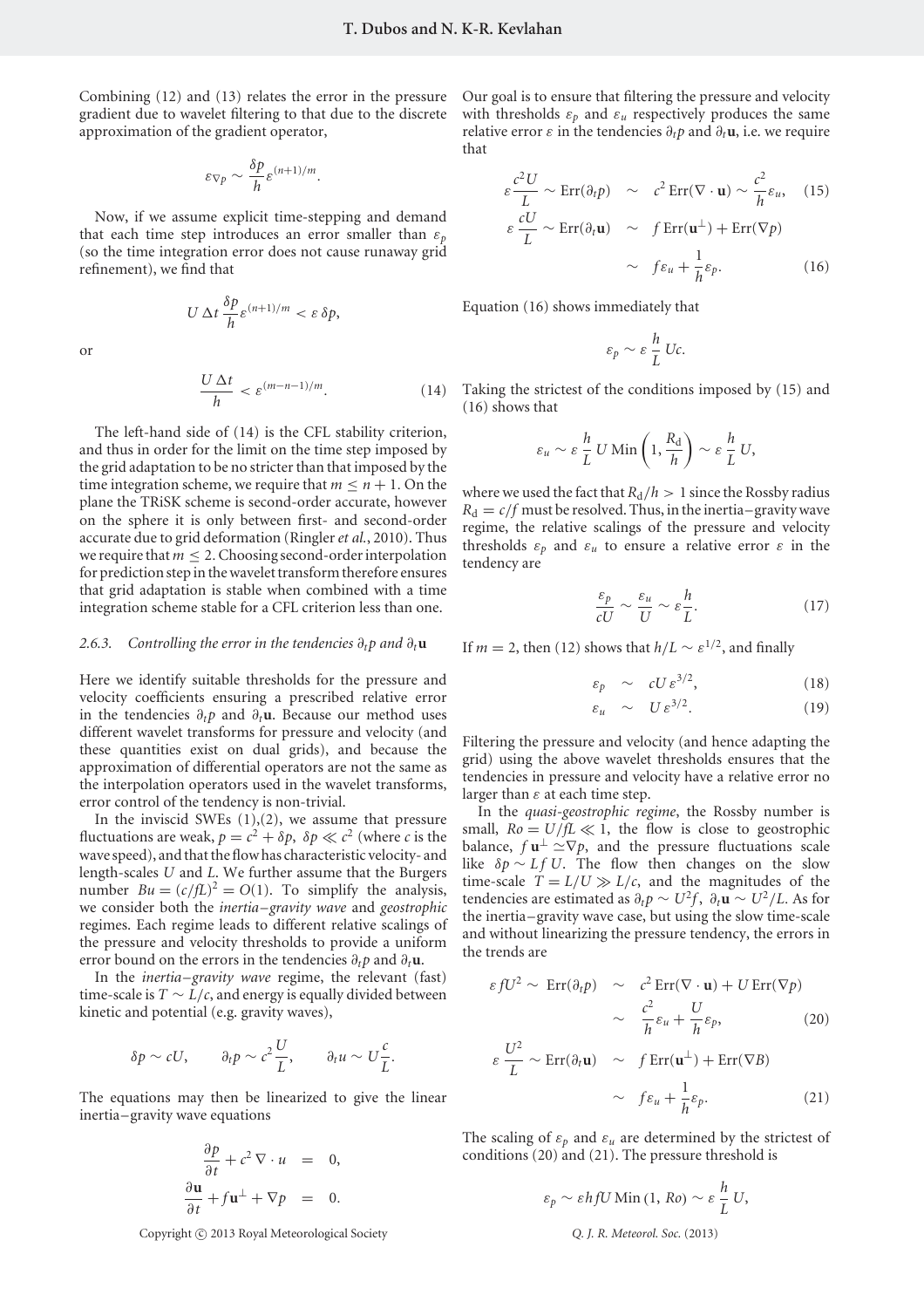

**Figure 11.** One-dimensional example showing adjacent wavelets in position and scale that are added to the grid of active wavelets to account for the change in the solution over one time step.

and the velocity threshold is

$$
\varepsilon_u \sim \varepsilon U \min\left(\frac{hfU}{c^2}, Ro\right),
$$
  
 
$$
\sim \varepsilon Ro U \min\left(Bu^{-1}\frac{h}{L}, 1\right),
$$
  
 
$$
\sim \varepsilon \frac{Ro}{Bu} \frac{h}{L} U.
$$

Thus, in the quasi-geostrophic regime the relative scalings of the pressure and velocity thresholds  $\varepsilon_p$  and  $\varepsilon_u$  to ensure a relative error *ε* in the tendency are

$$
\frac{\varepsilon_p}{c^2} \sim \frac{\varepsilon_u}{fL} \sim \varepsilon \frac{h}{L} \frac{U^2}{c^2}.
$$

Since  $Bu = O(1)$  and  $L \sim c/f$  for geostrophic flows, the final scalings for the pressure and velocity thresholds become

$$
\frac{\varepsilon_p}{fLU} \sim \frac{\varepsilon_u}{U} \sim \varepsilon \frac{h}{L} Ro.
$$
\n(22)

As in the inertia–gravity regime  $h/L \sim \varepsilon^{1/2}$ , and so the resolution-independent scalings in the quasi-geostrophic regime are

$$
\varepsilon_p \sim fULRo \varepsilon^{3/2}, \tag{23}
$$

$$
\varepsilon_u \sim U \, R \sigma \, \varepsilon^{3/2}.
$$

If we compare the scaling (18), (19) in the inertia–gravity wave regime to the scaling (23), (24) in the quasi-geostrophic regime, we remark that the ratio  $\varepsilon_p/\varepsilon_u$  is the same, and that the quasi-geostrophic scaling of  $\varepsilon_p$ ,  $\varepsilon_u$  is more stringent by a factor  $Ro \ll 1$ . Therefore when both the fast and slow modes are important, the quasi-geostrophic scaling will provide adequate error control.

We have therefore shown that wavelet filtering with the appropriately scaled thresholds *ε<sup>p</sup>* and *ε<sup>u</sup>* provides uniform control of the tendencies *∂tp* and *∂t***u** at each time step. As mentioned earlier, once the pressure and velocity fields have been filtered, adjacent points must be added in position and scale to allow for the translation or steepening of the solution after one time step. The active and adjacent zone wavelets are shown for a one-dimensional example in Figure 11. One further modification to the adapted grid determined must also be made. In some cases the pressure may be much smoother than the velocity (or vice versa). This could lead to a grid that is inconsistent with the finite-volume discretization of the SWEs. In other words, there may not be enough pressure (or velocity) points present locally to properly approximate the fluxes and source terms in the SWEs at the appropriate points. For example, we require accurate pressure gradient estimates at velocity points to evaluate the velocity tendency. To correct this possible inconsistency of the pressure and velocity grids, a final step is added to the grid adaptation strategy to ensure that velocity points have a sufficient number of pressure point neighbours (and vice versa).

In the following section we verify the error control estimates for wavelet filtering of  $p$ ,  $\mathbf{u}$ ,  $\partial_t p$ , and  $\partial_t \mathbf{u}$ , derived in this section and apply the complete adaptive wavelet algorithm to solve the rotating SWEs for a wave packet (in the inertia–gravity wave regime) and shallow-water turbulence (in the geostrophic regime). The TRiSK equations on the wavelet-adapted grid are integrated in time using the explicit strongly stability-preserving five-stage fourth-order Runge–Kutta method of Spiteri and Ruuth (2002)which is stable for a CFL limit  $\leq 1.5$ .

#### **3. Verification of error control and examples**

#### *3.1. Inertia–gravity wave and quasi-geostrophic test cases*

As mentioned in the previous section, the rotating SWEs have two principal regimes: gravity waves (where acceleration and pressure gradient are approximately balanced) and quasi-geostrophic (where the Coriolis force is balanced by the pressure gradient). We consider test cases that focus on each of these regimes. The parameters for the gravity wave and quasi-geostrophic cases are shown in Table 1.

The initial condition for the inertia–gravity wave case is a wave packet with wavenumber *k* and frequency *ω*. The packet has a Gaussian envelope and contains approximately four wavelengths. The wave packet initial condition is

$$
u(x, y) = U \cos(kx - \omega t) e^{-r^2/L^2},
$$
  
\n
$$
v(x, y) = \frac{Uf}{\omega} \sin(kx - \omega t) e^{-r^2/L^2},
$$
  
\n
$$
P(x, y) = c^2 \left(1 + \frac{Uk}{\omega} \cos(kx - \omega t)\right) e^{-r^2/L^2},
$$

where  $f = 1$ ,  $c = 1$ ,  $k = 4\pi$ ,  $\omega = k \simeq (f^2 + k^2 c^2)^{1/2}$ , and  $U = 0.1$ . These choices satisfy the requirement that  $kU/\omega =$  $0.1 \ll 1$  and ensure that perturbations from rest  $P = c^2$ ,  $\mathbf{u} = 0$  are small. We consider both the linear and nonlinear inertia–gravity wave cases, in order to separate the effect of advection from the effect of generation of small scales, which is only present in the nonlinear case. The physical domain is a lozenge 16*L* on each side and the coarsest scale has  $32<sup>2</sup>$  grid points. In the linear case the number of levels of resolution is controlled only by the tolerance *ε*, while in the nonlinear case the maximum number of levels is set to six, corresponding to a maximum resolution  $2048<sup>2</sup>$ , because the nonlinear case quickly develops a shock in pressure which would require an infinite number of levels to resolve. Figure 12 shows the gravity wave initial condition and the associated adapted grid determined by a relative tendency tolerance  $\varepsilon \simeq 0.05$  (corresponding to pressure and velocity tolerances  $\varepsilon_P = \varepsilon_u = 1.1 \times 10^{-3}$ . The gravity wave simulations include a Laplacian viscous term with a small kinematic viscosity  $v = 10^{-4}$  in the velocity equations.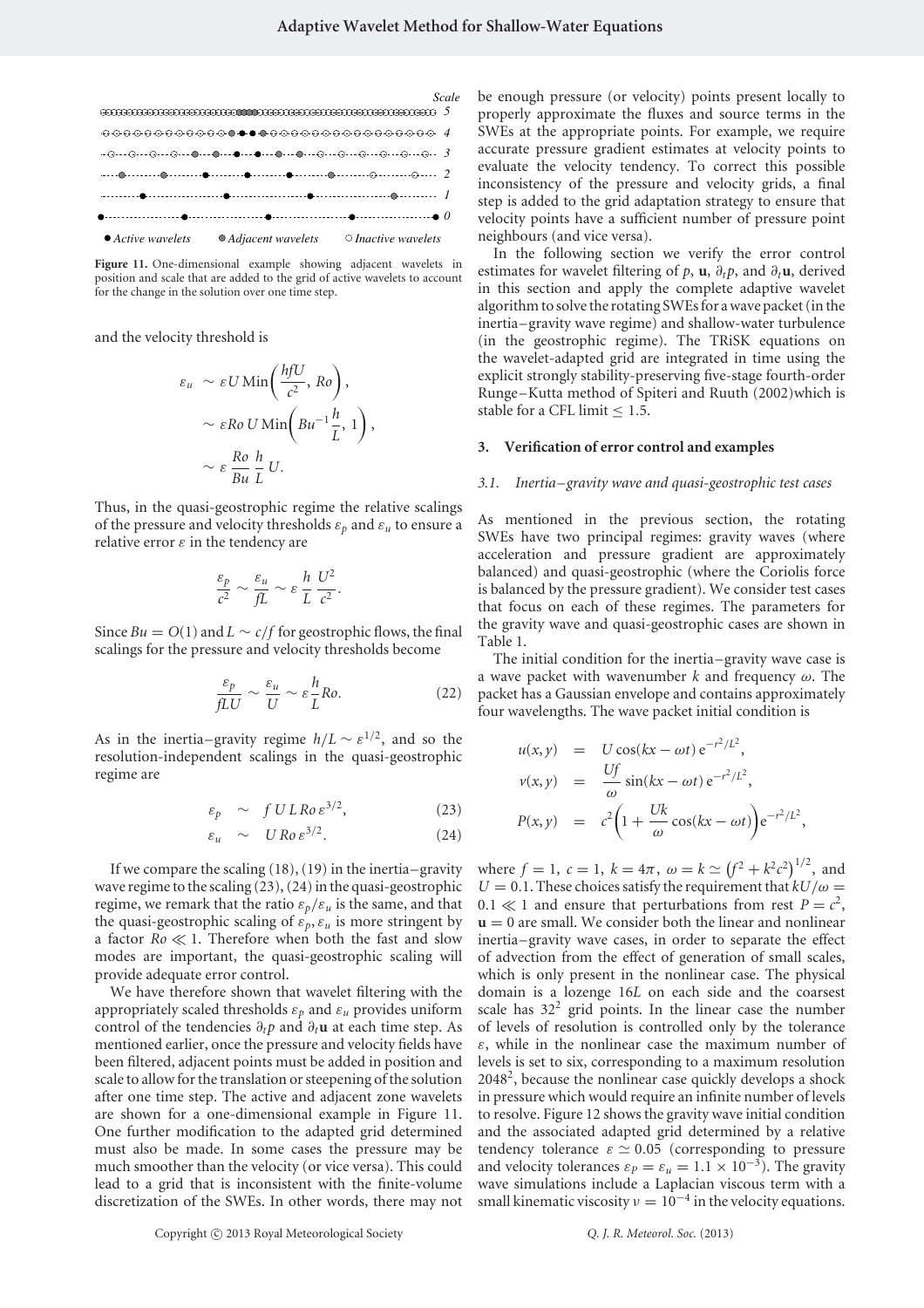Table 1. Parameters for gravity wave and quasi-geostrophic decaying turbulence test cases.

| Case              |     |     |                | K0          | Bи | Rd | Er<br>. .   |
|-------------------|-----|-----|----------------|-------------|----|----|-------------|
| Gravity wave      |     | ν., | $\overline{1}$ | $v \cdot r$ |    |    | $v \cdot r$ |
| Quasi-geostrophic | ⊥ ∪ |     |                | U.1         |    |    | U.1         |



Figure 12. Initial conditions for the inertia–gravity wave case. The maximum allowable resolution is 2048<sup>2</sup> and the period cell has sides of length 16. (a) shows the velocity divergence and (b) the initial adapted grid (pressure and velocity wavelet points) used for the simulations. The tendency threshold is set to  $\varepsilon = 0.05$ , corresponding to pressure and velocity thresholds  $\varepsilon_P = \varepsilon_u = 1.118 \times 10^{-3}$ . This figure is available in colour online at wileyonlinelibrary.com/journal/qj

The computed solutions should remain well-localized for all times and are a test of how well the adaptive wavelet approach can track the advection of an isolated solution with small-scale internal structure in the gravity wave regime.

The second test case is more challenging: decaying rotating shallow-water turbulence in the quasi-geostrophic regime. This case is challenging because the flow is statistically homogeneous and isotropic at intermediate times (when it is strongly turbulent) and the grid adaptation must track the development of small scales via the enstrophy cascade, and the subsequent coarsening as the nonlinearity is depleted at long times. It is not obvious *a priori* that an adaptive method is advantageous in this case. The initial condition is an array of nine vortex pairs, each of which is generated by the perturbed pressure field

$$
P(x, y) = c^2 \left( 1 + \frac{2l}{L} e^{-r^2/L^2} \right)
$$

with  $c = 10$ . The velocity is then found from the pressure by assuming geostrophic balance of the Coriolis force and pressure gradient. Here  $L = 1$  and  $l = 0.15$  to ensure that the rms velocity  $u = 1$  and the initial eddy turnover time  $L/u = 1$ . The corresponding Taylor (or friction) scale  $\lambda = \sqrt{E_K/\Omega} = 0.4$ , where  $E_K = 0.5 \int |\mathbf{u}|^2 dA$  is the kinetic energy and  $\Omega(t) = 0.5 \int \omega^2 dA$  is the enstrophy. It is important to note that essentially all energy and enstrophy dissipation is due to the wavelet filtering ( $\nu = 0$ ), which smooths sufficiently weak velocity and pressure gradients at all scales (i.e. gradients are retained at the smallest scales if they are sufficiently intense). As we will see below, this flow develops intense turbulence with an effective Taylor-scale Reynolds number  $Re_{\lambda} = u\lambda/v_{\text{eff}}(\varepsilon) \approx 300$ . Figure 13 shows the potential vorticity and active points for the turbulence initial condition. The initial grid is not strongly compressed because the initial condition is relatively homogeneous. The physical domain is a lozenge 9*L* on each side and thus contains 22.5 Taylor scales. The coarsest scale has  $2 \times 2$  grid points and up to ten levels of refinement are permitted for a maximum of eleven dyadic scales, or a maximum resolution of 20482*.* Note that only eight out of a maximum of eleven levels are used to resolve the initial condition, although all eleven are needed at later times.

# *3.2. Error control of pressure, velocity and tendency*

Before considering the adaptive simulation of the rotating SWEs, we first verify that our method does indeed adaptively control the errors in the pressure and velocity for the turbulence initial condition. For this we evaluate the initial fields on a fine grid of resolution  $8192^2$ , compute the wavelet coefficients, discard those less than a threshold *ε*, and compute the filtered values (scaling coefficients) on the fine grid by inverse discrete wavelet transform. The difference with the unfiltered initial condition, measured in various norms, is plotted as a function of *ε* in Figure 14(a, d). The error scales linearly with *ε*, confirming that separate nonlinear wavelet filtering of the pressure and velocity wavelet coefficients controls the error. Furthermore the number  $N(\varepsilon)$  of active wavelet coefficients scales as expected for second-order interpolation,  $N(\varepsilon) \propto \varepsilon^{-1}$ (Figure 14(b, e)). Note that control of pressure and velocity errors does not depend on the whether the test field is in the gravity wave or geostrophic regime.

Having demonstrated the error control properties of the scalar- and vector-valued wavelet transforms, we still need to verify that we can control the errors in the tendencies *∂tp* and *∂t***u** by filtering the pressure and velocity using the scalings derived in section 2.6. The inertia–gravity wave and geostrophic regimes have different scalings and so we consider both the gravity wave and turbulence initial conditions as test cases. Now a reference value of the tendencies is computed on the fine grid using the TRiSK operators and the fine-grid initial condition. The tendencies of the active wavelet coefficients are computed using the adaptive Algorithm 2, then inverse-wavelet transformed to yield tendencies of the pressure and velocity on the fine grid. Differences with the reference tendencies measured in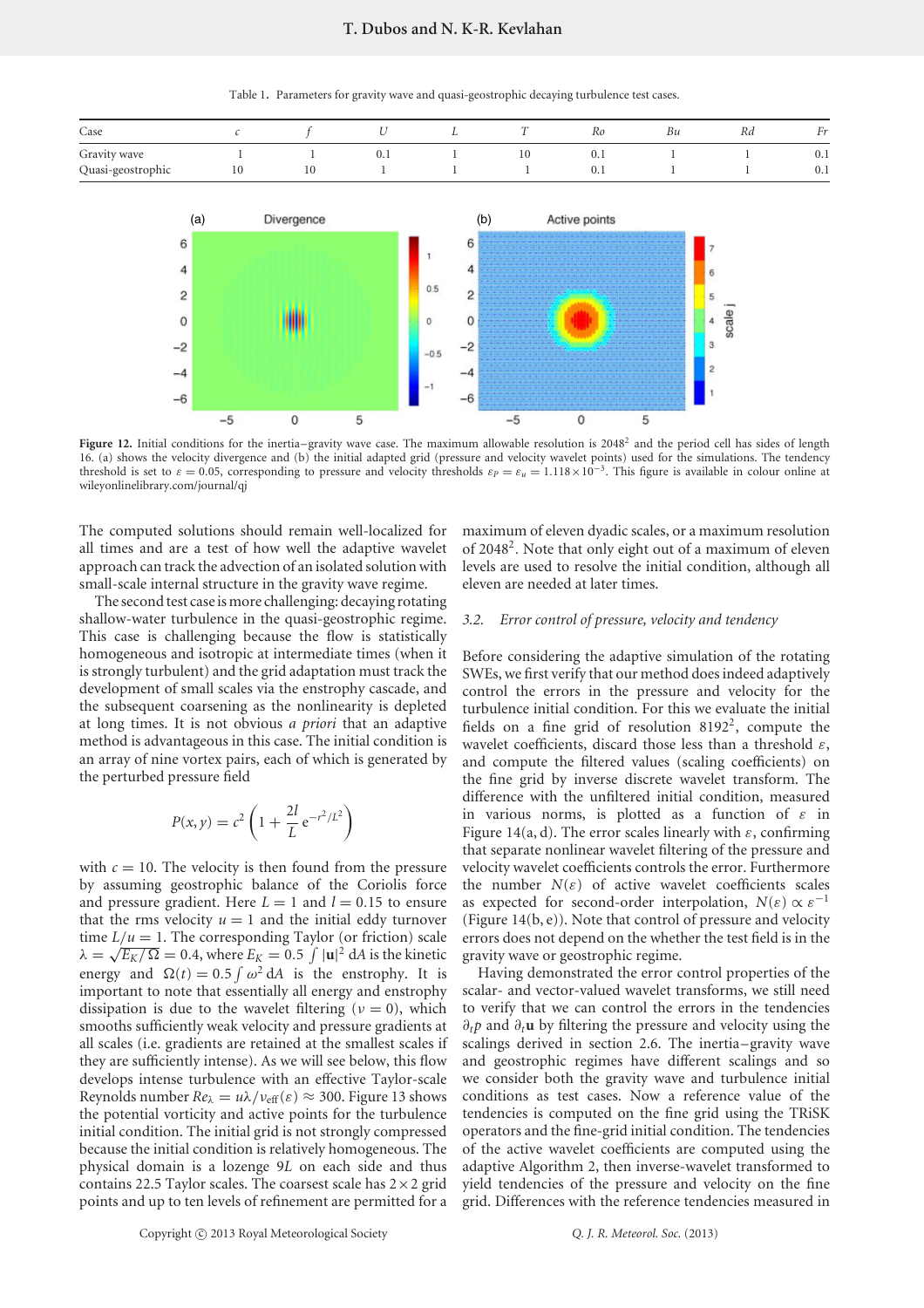

Figure 13. Initial conditions for turbulence case. The maximum resolution is 2048<sup>2</sup> and the periodic cell has sides of length 9 (22.5 Taylor scales *λ*). (a) shows the potential vorticity and (b) the initial adapted grid (pressure and velocity points) used for the turbulence simulation. The tendency threshold is set to  $\varepsilon = 0.15$ , which corresponds to pressure and velocity thresholds  $\varepsilon_p = \varepsilon_u = 5.8095 \times 10^{-2}$ . This figure is available in colour online at wileyonlinelibrary.com/journal/qj



**Figure 14.** Control of error in (a, b, c) pressure and (d, e, f) velocity. *ε* is the threshold, and *N*(*ε*) is the number of active pressure or velocity wavelet coefficients.  $\circ$  denotes the *L*<sup>1</sup> error norm, + the *L*<sup>2</sup> error norm and  $*$  the *L*<sup>∞</sup> error norm. The straight lines give the theoretical scalings for second-order accurate interpolation in two dimensions (i.e. error  $\propto N^{-1}$ , and  $N \propto \varepsilon^{-1}$ ). Note that the most important property is that the error is proportional to (and hence controllable by) the threshold *ε*. This figure is available in colour online at wileyonlinelibrary.com/journal/qj

various norms are plotted in Figure 15 as a function of the threshold  $\varepsilon$  determining the thresholds  $\varepsilon_p$  and  $\varepsilon_u$ . Figure 15 confirms that, if the pressure and velocity thresholds are scaled as in (17), then the relative errors in both the pressure and velocity tendencies are of the same order and are both controlled by the single tendency threshold *ε*. (This test uses a homogeneous version of the gravity wave initial condition, rather than the wave packet version, to avoid the weak potential enstrophy and non-periodic boundary effects associated with the wave packet envelope.) Similarly, in the quasi-geostrophic case Figure 16 confirms that, if the pressure and velocity thresholds are scaled as in (22), then the errors in both the pressure and velocity tendencies are of the same order and both are controlled by the single tendency threshold *ε*. Both Figures 15 and 16 show that the error drops abruptly at a critical small value of *ε*. This value corresponds to the point at which the maximum allowed number of levels has been reached and thus *ε* no longer

determines the maximum scale (which should be larger). Since the error is compared with the tendency on the nonadapted (full) grid, further reduction in *ε* simply fills out the grid and leads to an artificially low error. (A maximum level is required since these convergence studies require calculating the tendency on the equivalent non-adapted grid, and available computational resources limit this grid to  $8192^2$ .)

Finally, we perform a convergence study of the linear gravity wave case to show that the tendency tolerance *ε* does indeed control the accumulated time integration error for *p* and **u**. The simulation parameters are as in Table 1, the computational domain is 8*L* on each side, the kinematic viscosity is set to zero (so that any dissipation is due entirely to the adaptivity) and the equations are integrated until time  $T = 8$  (i.e. one orbit of the periodic domain). The errors of the adaptive simulations are calculated with respect to an equivalent single-scale non-adaptive inviscid TRiSK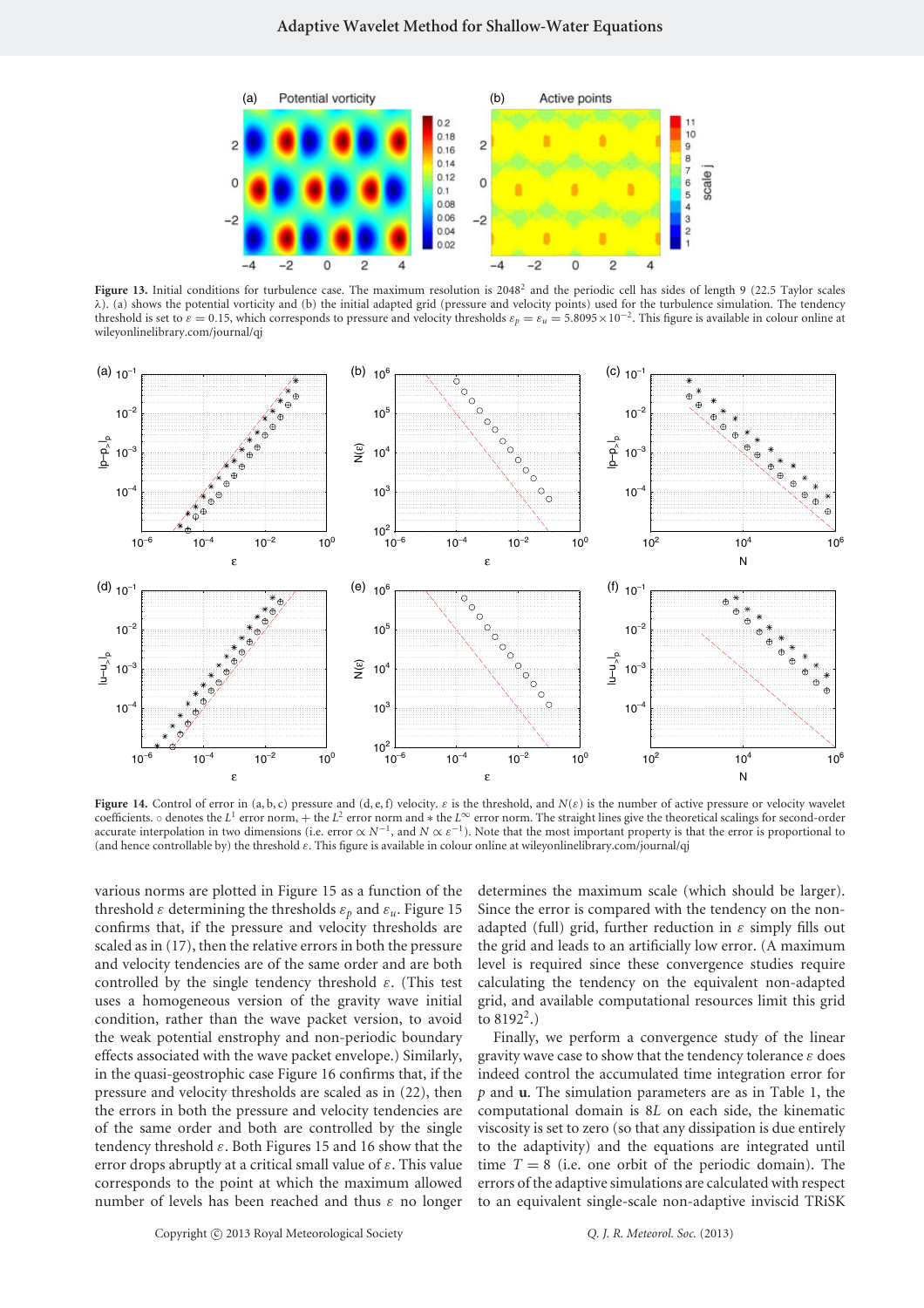

**Figure 15.** Control of tendency error in the inertia–gravity wave regime. The thresholds for pressure and velocity are respectively  $\varepsilon_P = c U \varepsilon^{3/2}$  and  $\varepsilon$ <sup>*u*</sup> = *U*  $\varepsilon^{3/2}$ , to ensure that the error in the tendencies  $\partial_t p$  and  $\partial_t \mathbf{u}$  are *O*( $\varepsilon$ ). This figure is available in colour online at wileyonlinelibrary.com/journal/qj



**Figure 16.** Control of the tendency error in quasi-geostrophic regime. The thresholds for pressure and velocity are respectively  $\varepsilon_P = Ro U f L \varepsilon^{3/2}$  and  $\varepsilon$ <sup>*u*</sup> = *Ro U L*  $\varepsilon^{3/2}$ , to ensure that the relative error in the tendencies  $\partial_t p$  and *∂*<sup>*t*</sup>**u** is *O*(*ε*). The error decreases more rapidly for *ε* ≤ 10<sup>−3</sup> because the maximum allowable refinement level  $j = 12$  has been reached. This figure is available in colour online at wileyonlinelibrary.com/journal/qj

simulation at the maximum allowed resolution of  $1024^2$ . (We use a smaller resolution and domain size due to the computational expense of the non-adaptive simulation.) Figure 17 shows that the accumulated relative error scales as  $\varepsilon^{3/2}$  in the *L*<sub>1</sub>, *L*<sub>2</sub>, and *L*<sub>∞</sub> error norms, which means that the tendency error is proportional to the pressure and velocity thresholds  $\varepsilon_p$  and  $\varepsilon_u$  in this case. Most importantly, the scalings for tolerances  $\varepsilon_p$  and  $\varepsilon_u$  derived in section 2.6.3 have ensured the same relative errors for pressure and velocity. Note that the error scaling for the highly localized wavepacket case considered here is better than the estimated upper-bound scaling of *ε* found for the homogeneous gravity wave case (Figure 15). As for all time-marching numerical schemes, the accumulated error grows linearly in time.

# *3.3. Simulations of inertia–gravity waves*

We now perform numerical simulations using the adaptive evaluation of tendencies. The velocity divergence field and the grid of active wavelets for the linear and nonlinear inertia–gravity wave cases after one orbit of the periodic domain are shown in Figures 18 and 19 respectively. In both cases the adaptive grid has tracked the advection of the wave packet, retaining a significant compression ratio. In the linear case the wave packet does not steepen, although it



**Figure 17.** Accumulated time integration errors at  $t = 8$  for the linear gravity wave case as a function of tolerance  $\varepsilon$ :  $L^1$  error ( $\circ$ ),  $L^2$  error ( $\Box$ ),  $\widetilde{L}^\infty$  error ( $\diamond$ ). Errors in  $p$  are indicated by open symbols and errors in  ${\bf u}$  by filled symbols. The straight line shows a *ε*3*/*<sup>2</sup> scaling. This figure is available in colour online at wileyonlinelibrary.com/journal/qj

spreads in the *y* direction. Both the spreading and the lack of generation of small scales are reflected in the active grid. The isolated grid points in the wake of the wavepacket in Figure 18 are the remains of the very weak wave train left behind the wavepacket (which has been largely dissipated). In contrast, as shown in Figure 19, nonlinearity steepens the waves making up the wavepacket, which generates a sequence of very strong gradients. The active grid has successfully refined to track the local steepening and spreading of the wavepacket.

Figure 20 displays the evolution with time of several measures of the efficiency of the adaptive method: number  $N(t)$  of active points, cpu cost per active point, compression ratio and cpu cost per time step. The steepening of the nonlinear inertia–gravity wave is reflected in the development of the grid. The compression ratio decreases as the wavefront broadens and steepens, however the computational cost per grid point is roughly constant. This shows that the computational cost is approximately proportional to the number of active points (i.e. linear computational complexity), as needed for an effective dynamically adaptive method. In contrast, the number of active grid points for linear inertia–gravity wave is approximately constant (results not shown). This is expected since the linear wave packet is simply advected and spread out, which should conserve the total number of active points.

#### *3.4. Rotating shallow-water turbulence*

This case tests the ability of the adaptive wavelet method to provide high compression and accurate results in the quasi-geostrophic regime. We are particularly concerned with the effect of the choice of tendency tolerance *ε* on the turbulence simulations. Although we consider the case of freely decaying turbulence to avoid issues with the precise nature of the forcing, the initial condition is sufficiently energetic that the flow develops a strongly turbulent quasi-stationary regime at  $t \approx 25$  that lasts for about 20 eddy turnover times. Turbulence intensity later decreases due to merging of like-sign vortices until at about  $t = 100$  only one positive and one negative vortex remain. This scenario is qualitatively the same as the dynamics of two-dimensional incompressible Navier–Stokes turbulence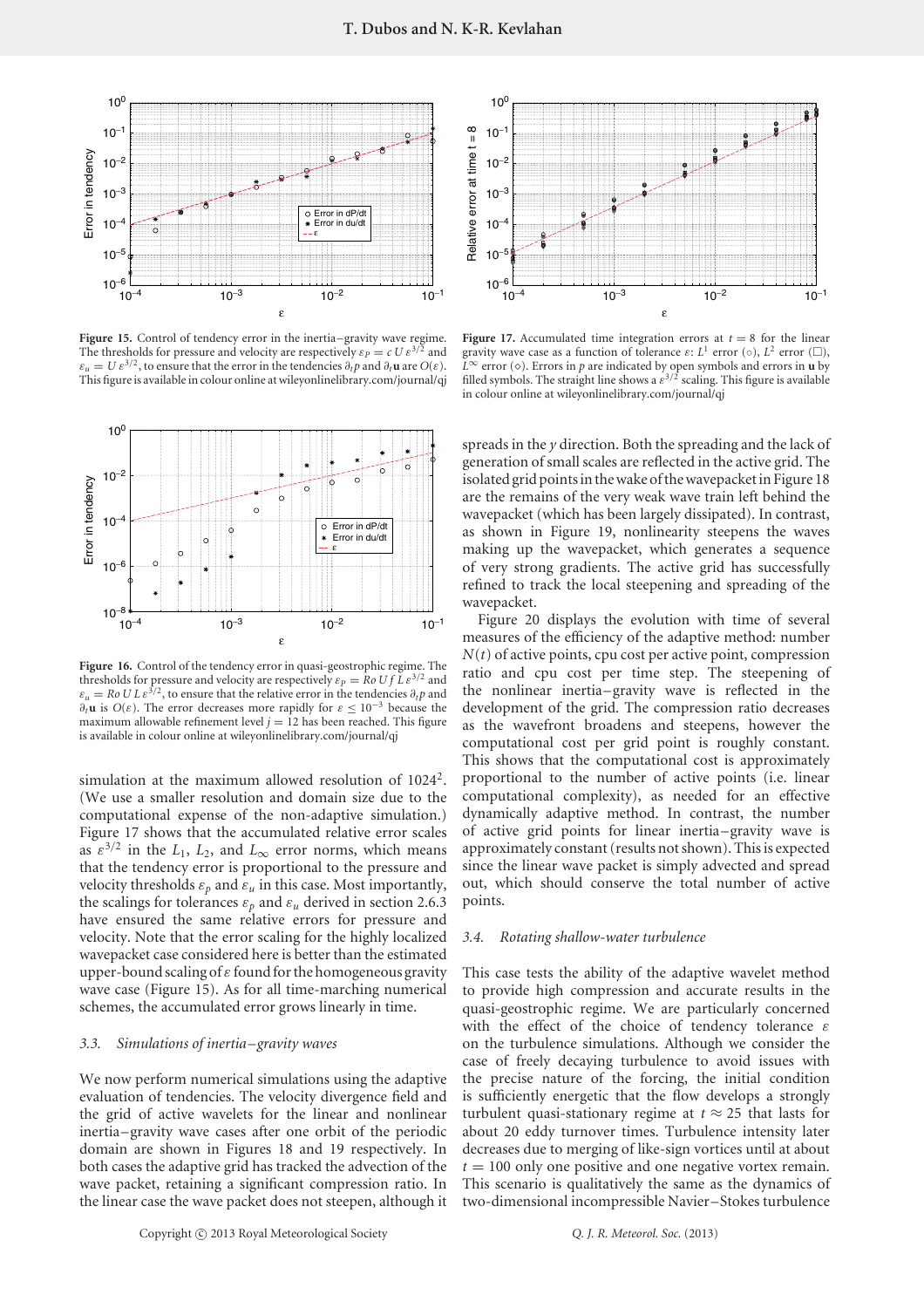

**Figure 18.** (a) Velocity divergence and (b) active wavelets for the linear inertia–gravity wave at *t* = 16 (one orbit of periodic domain). Note that the grid has tracked the advection and spreading of the wavefront. This figure is available in colour online at wileyonlinelibrary.com/journal/qj



Figure 19. As Figure 18, but for the nonlinear wave and zoomed to show the small-scale structure. The grid has tracked the advection and steepening of the nonlinear wave. This figure is available in colour online at wileyonlinelibrary.com/journal/qj



**Figure 20.** Compression properties of nonlinear inertia–gravity wave computation. The compression decreases as the wave packet steepens and broadens, but the cpu time per active point is approximately constant.

(Boffetta and Ecke, 2012). Because the energy dissipation rate determines the effective Reynolds number, in Figure 21 we compare two simulations with tolerances  $\varepsilon = 0.15$  and  $\varepsilon = 0.30$  to investigate how changing the tolerance affects the turbulence. Figure 22 shows how the grid progressively coarsens as the potential vorticity decays.

Figure 23 compares the potential vorticity and active wavelets points for the high and low tolerance simulations just after the onset of turbulence. (Note that the turbulence takes 20–25 eddy turnover times to develop because the vortex array initial condition is geostrophic, and thus meta-stable. This instability takes slightly longer to develop in the  $\varepsilon = 0.15$  case.) Both simulations are qualitatively similar: as in two-dimensional incompressible Navier–Stokes turbulence, the flow is dominated by largescale coherent vortices and small-scale vorticity filaments. However, in the  $\varepsilon = 0.30$  case the filaments are slightly less intense since this flow is a bit more dissipative. The active wavelet points shown in Figure 21 indicate that the filaments in the  $\varepsilon = 0.15$  are resolved to scales about twice as small as in the  $\varepsilon = 0.30$  case ( $j = 11$  compared to  $j = 10$ ). However, it is important to recall that, unlike a large-eddy simulation (LES), the adaptive wavelet simulation does resolve the same proportion of total energy for all scales, i.e. all scales are available if they are sufficiently energetic.

A major question of this section is whether the adaptive wavelet method can still achieve significant compression ratios for statistically homogeneous and isotropic flow with a dense distribution of coherent structures. Figure 21 has already revealed that even in the strongly turbulent regime there are significant sub-regions of the flow that need be resolved only coarsely. In fact, the effective resolution varies from 2048<sup>2</sup> ( $j = 11$ ) in the most intense vorticity filaments to an effective resolution of only 32<sup>2</sup> ( $j = 5$ ) or 64<sup>2</sup> ( $j = 6$ ) in the regions outside the coherent vortices and filaments. The coherent vortices are resolved at effective resolutions of 256<sup>2</sup> ( $j = 8$ ) or 512<sup>2</sup> ( $j = 9$ ). The properties of the grid compression are summarized in Figure 23, which shows that the compression ratio is about 50 times when the turbulence is most active (between  $t = 25$  and  $t = 40$ ) and then rises monotonically to about 280 times during the final period of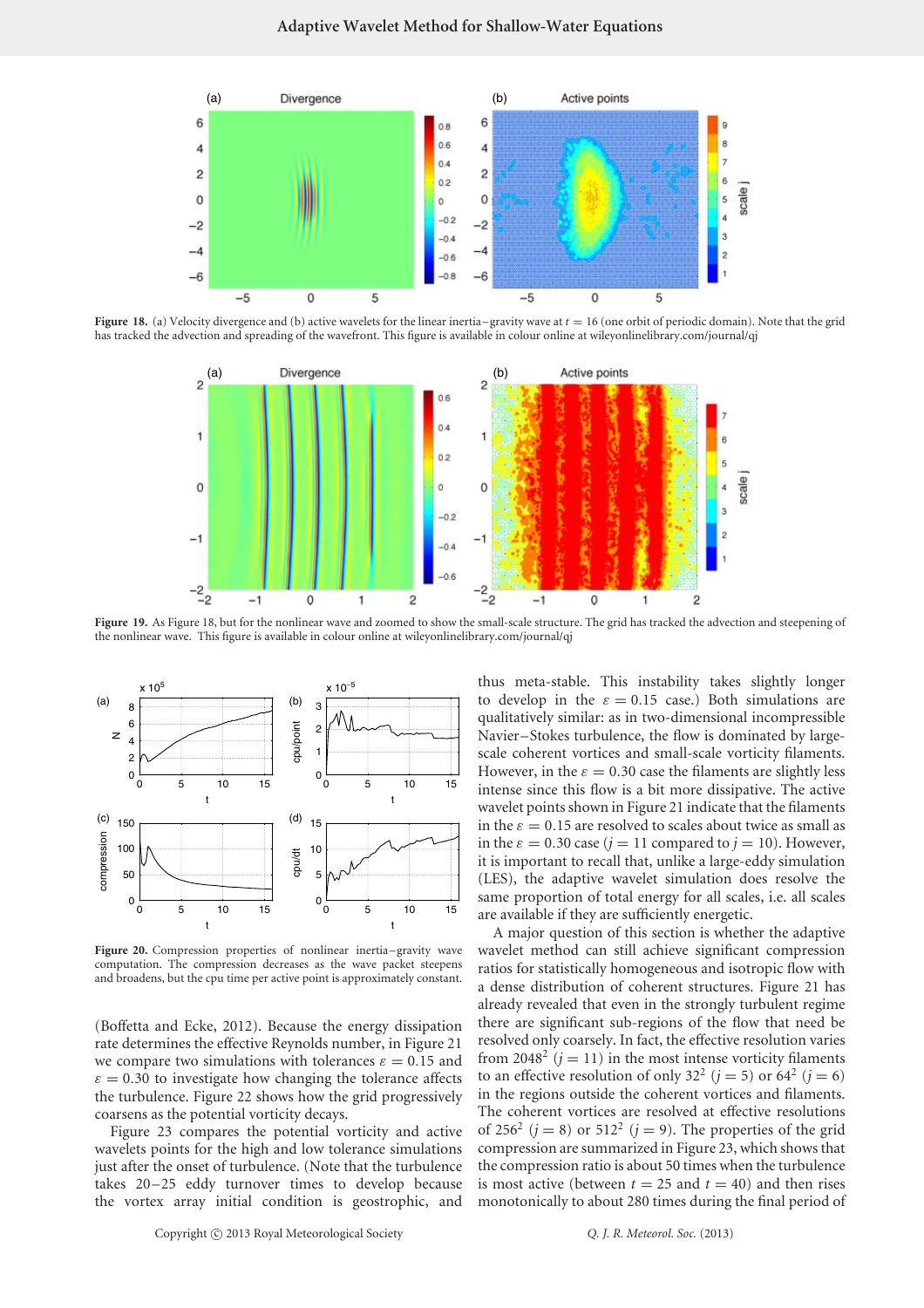

**Figure 21.** (a, c) Potential vorticity and (b, d) adapted grids for decaying quasi-geostrophic turbulence just after the turbulence is fully developed: (a, b) at  $t = 25.03$  for tolerance  $\varepsilon = 0.15$ , and (c, d) at  $t = 21.80$  for tolerance  $\varepsilon = 0.30$ . Two and three levels of refinement have been added, respectively, compared to the initial condition. There are significant coarse regions between the coherent structures and filaments. This figure is available in colour online at wileyonlinelibrary.com/journal/qj

decay. As in the inertia–gravity wave case, the computational cost per active point is approximately constant (i.e. linear computational complexity on the adapted grid).

An important characteristic of turbulence is that its energy spectrum should follow a power law, typically about  $E(k) \propto k^{-3.3}$  for decaying two-dimensional incompressible Navier–Stokes turbulence (Boffetta and Ecke, 2012). There are no theoretical predictions for rotating shallow-water turbulence, but one expects power-law scaling because of the similar structure of the equations. In order to calculate the Fourier energy spectra, the velocity is first interpolated onto the full  $j = 11$  (2048<sup>2</sup>) grid before calculating the vorticity and velocity divergence and transforming to Fourier space using the appropriate lozenge-shaped periodic unit cell. Note that, because the periodic unit cell is a lozenge, the maximum available isotropic wavenumber is smaller than for the usual square periodic unit cell.

Figure 24 compares the isotropic energy spectra for the rotational and divergent parts of the flows at same times as the fields shown in Figure 23. One of the principal advantages of wavelet-based adaptive methods compared to LES is that wavelet methods capture the full range of active lengthscales, even at high tolerances *ε.* This is clear from Figure 23, where the vortical energy spectra of both simulations are very similar over the full range of length-scales. Unsurprisingly, the vortical energy spectra scale like *k*−<sup>4</sup> over most lengthscales due to the predominance of vorticity filaments. The main difference between the two simulations is in the divergent energy spectrum: the  $\varepsilon = 0.30$  simulation actually has significantly more rotational energy, except at small scales. This may be because the velocity divergence in the higher-tolerance simulation is noisier at intermediate and small scales. Both simulations show an equipartition of energy between vortical and divergent modes at small scales,

possibly with a short range of *k*−<sup>3</sup> scaling for both modes. In brief, although the higher tolerance simulation is more dissipative, it still captures the correct scaling of the energy spectra over the full range of scales.

As mentioned above, energy and potential enstrophy dissipation are due to the wavelet filtering process. Figure 25 shows the decay of (available) energy *E*(*t*) and (available) potential enstrophy  $Z(t)$  :

$$
E(t) = \frac{1}{2} \int p(p+|u|^2) dA - \frac{c^4}{2} A,
$$
  

$$
Z(t) = \frac{1}{2} \int \frac{(f+\omega)^2}{p} dA - \frac{f^2}{2c^2} A,
$$

where  $\omega = \text{curl } \mathbf{u}$ , and  $A = 81 \times \sqrt{3}/2$  is the area of periodic domain. Notice that we subtract the values corresponding to the state of rest to emphasize the non-trivial variations. There is an initial rapid decrease in energy for  $0 \le t \le 20$  as the instability develops, followed by a period of slower decay associated with the decaying two-dimensional turbulence. In contrast, the potential enstrophy decreases most rapidly just after the turbulence forms due to the formation and dissipation of intense small-scale vorticity filaments. The higher tolerance  $\varepsilon = 0.30$  simulation destabilizes to turbulence earlier  $(t = 18$  compared to  $t = 25$ ) and, as expected, is more dissipative once the turbulence has developed. As explained below, the decay rate of energy and enstrophy is relatively insensitive to the tolerance level *ε*, except during the most turbulent period.

Although it is clear that the  $\varepsilon = 0.15$  simulation is less dissipative and more turbulent than the  $\varepsilon = 0.30$  simulation, it is useful to quantify this difference in terms of an effective Reynolds number. To define an effective Reynolds number,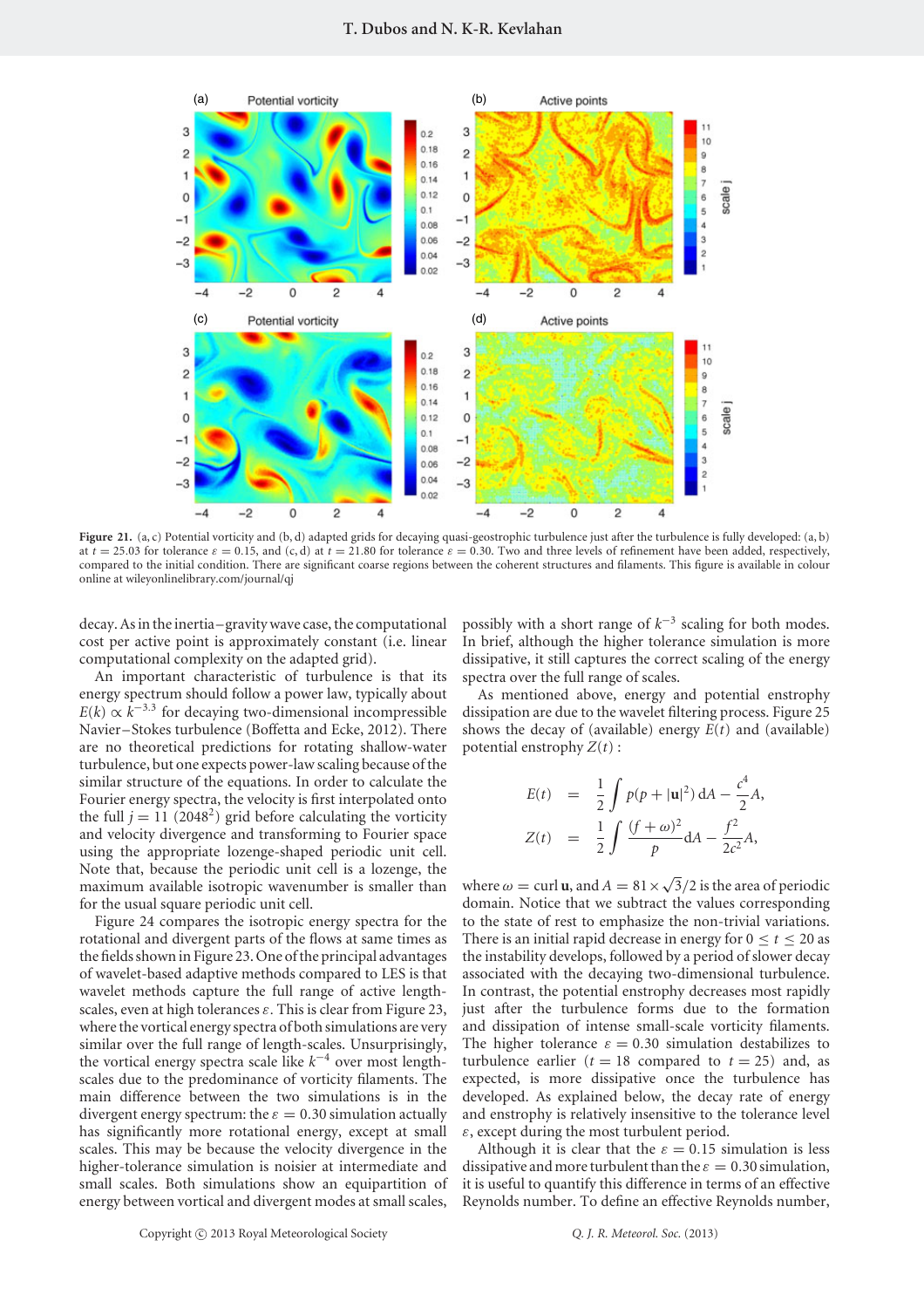

**Figure 22.** (a, c) Potential vorticity and (b, d) adapted grids for decaying quasi-geostrophic turbulence computed with tolerance *ε* = 0*.*15 at (a, b) an intermediate time  $(t = 39.8)$  and  $(c, d)$  a late  $(t = 74.8)$  time. This figure is available in colour online at wileyonlinelibrary.com/journal/qj



**Figure 23.** Adaptive properties of the turbulence simulation with tolerance  $\varepsilon = 0.15$ . (a) shows the total number of active points which is greatest when the turbulence is most intense (around  $t = 25$ ). (b) shows that the computational cost per grid point is roughly constant, independent of the number of active points and the compression. (c) shows the compression based on the maximum active scale at any given time (and hence jumps when the maximum active scale changes), and (d) shows the compression rate measured based on the maximum allowable resolution (i.e. 20482).

we need to estimate an effective viscosity *ν*eff due to the wavelet filtering. For quasi-geostrophic flows the equation for the total kinetic energy is approximately

$$
\frac{\mathrm{d}E(t)}{\mathrm{d}t} = -2\nu c^2 \,\Omega(t).
$$

Since we know  $E(t)$  and  $\Omega(t)$ , we can calculate an effective viscosity due to the wavelet filtering,

$$
\nu_{\rm eff}(t) = \frac{-1}{2 c^2 \, \Omega(t)} \frac{\mathrm{d}E(t)}{\mathrm{d}t},\tag{25}
$$

and hence an effective time-dependent Reynolds number

$$
Re_{\lambda}(t) = \frac{u(t)\,\lambda(t)}{v_{\text{eff}}(t)}.\tag{26}
$$

This dynamic Reynolds number measures the turbulence intensity at any time and would be roughly constant for a statistically stationary flow. Tests of (25) on non-adaptive simulations suggest that the estimate of the effective viscosity is accurate to within less than one percent for the resolutions considered here.

Figure 26 shows the energy decay rate, Taylor scale, effective viscosity and effective Reynolds numbers as a function of time for the two turbulence simulations. Because we use a bi-orthogonal basis and the exact (i.e. non-adaptive) dissipation is zero, the effective viscosity should scale with the tolerance  $\varepsilon$  roughly like  $v_{\text{eff}} \propto$  $dE/dt = 0 + O(\varepsilon)$ , and  $Re_{\lambda} = O(\varepsilon^{-1})$ . The results confirm that the Reynolds number is roughly proportional to 1*/ε* once the turbulence has developed,  $25 \le t \le 100$ , with  $\overline{Re}_{\lambda}(\varepsilon = 0.15) \approx 387 \pm 62$  and  $\overline{Re}_{\lambda}(\varepsilon = 0.30) = 199 \pm 58$ . For comparison, the two-dimensional soap film turbulence experiments of Kellay and Gordburg (2002) had a Taylor Reynolds number of about 100.

The relation between energy decay rate and effective viscosity and Reynolds number is not straightforward. During the initial laminar period, before the instability has developed, the effective viscosity and Reynolds numbers of the two simulations are similar. However, once the instability has developed, the expected scaling with *ε* is maintained throughout both the turbulent,  $25 \le t \le 50$ , and final decay, *t >* 50, periods. Interestingly, Figure 26 shows that the decay rate of total energy, d*E/*d*t*, is approximately proportional to *ε* only during the most turbulent phase. During the initial laminar and final decay periods, the energy decay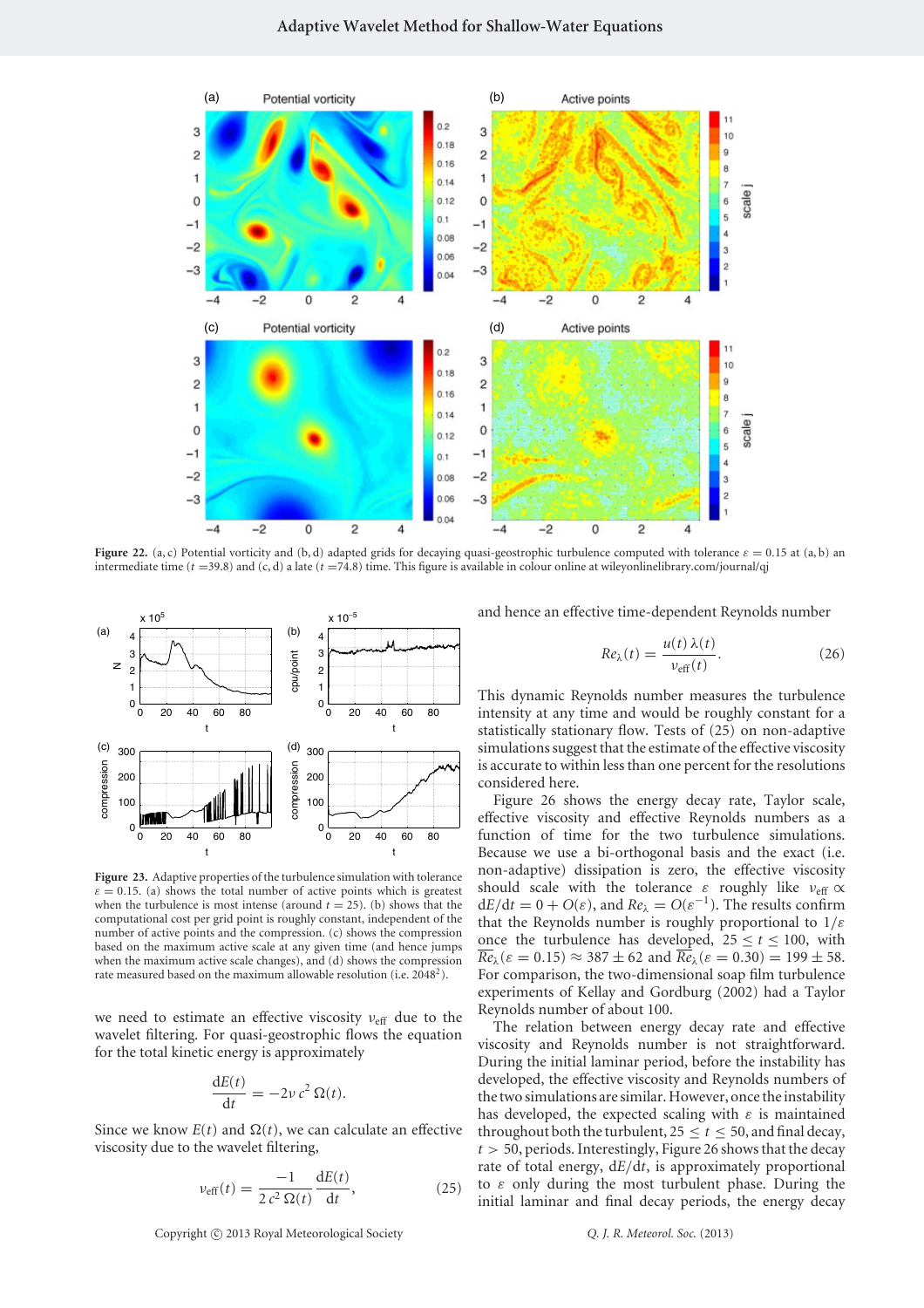

**Figure 24.** Vortical and divergent parts of the energy spectrum for the decaying shallow-water turbulence simulations with tolerances (a)  $\varepsilon = 0.15$ at  $t = 25.03$ , and (b)  $\varepsilon = 0.30$  at  $t = 21.80$ . Note that the vortical part of the two spectra are very similar, while the divergent part of the  $\varepsilon = 0.15$ spectrum has less energy at intermediate and small scales. This figure is available in colour online at wileyonlinelibrary.com/journal/qj

rate is almost equal for both the  $\varepsilon = 0.15$  and  $\varepsilon = 0.30$ simulations, presumably because the flow is much smoother outside the turbulent regime and thus less dissipative. The energy decay rate is actually relatively insensitive to *ε*, probably because the wavelet coefficients in the adjacent zone are not reset to 0 at each time step. Nevertheless, because the equations for the effective viscosity (25) and Reynolds number (26) involve other time-dependent quantities  $\Omega$ ,  $u$ , and  $\lambda$ , the effective viscosity and Reynolds numbers do scale approximately as expected with *ε* once the unstable dynamics have developed.

The effective Reynolds number defined here allows one to accurately estimate the time-dependent Reynolds number of any turbulence simulation involving nonphysical dissipation, such as AMR, hyper-dissipation and numerically dissipative schemes (e.g. upwind schemes). It could also be useful even when a standard Laplacian dissipation term is used since it measures the actual effective Reynolds number depending on the dynamics of the flow at a particular time. As mentioned earlier, one of the main advantages of the wavelet approach is that, because it filters weak gradients and not small scales, it models a higher Reynolds number for a given number of grid points and captures the full range of active length-scales. For fixed initial conditions, we found that the Taylor Reynolds number scales roughly like  $1/\varepsilon$ , but this scaling might change for higher Reynolds numbers as the active small scales become increasingly concentrated.

# *3.5. Computational cost compared with a non-adaptive method*

In the previous section we verified that the computational cost of the adaptive wavelet solver for the two-dimensional rotating SWEs is proportional to the number of points in the adaptive grid, i.e. the cpu time per active grid point is approximately independent of the number of grid points and number of refinement levels. Combining the error control results from section 2.6 with the Reynolds number estimates from section 3.4 suggests that the number of active grid points (and hence computational cost) should scale like  $N \propto Re_{\lambda}^{3/2}$ , consistent with the estimate from the adaptive wavelet simulations of Alam *et al.* (2007). Boffetta and Musacchio (2010)'s high-resolution pseudo-spectral direct numerical simulations of forced two-dimensional Navier–Stokes turbulence suggest that the ratio of the Taylor scale to the viscous scales increases with Reynolds number like  $\lambda/l_v \propto Re_\lambda^2$ , and thus the number of grid points required for a non-adaptive simulation should increase like  $N \propto Re_{\lambda}^{4}$ . Although no similar results exist for rotating shallow-water turbulence, the structure of the two flows are very similar and thus it is reasonable to expect that adaptivity will drastically reduce the computational cost in this case as well. As found by Alam *et al.* (2007), the compression ratio should increase significantly with increasing Reynolds number as the flow becomes more intermittent.

In order to estimate the overhead of the adaptive wavelet method, we have compared the actual computational times of adaptive and non-adaptive non-multiscale (i.e. singlescale, uniform-grid) simulations of the same problem (vortex merging) using the TRiSK discretization of the SWEs. Both methods were implemented in matlab and run serially on the same machine. The actual difference in cpu time depends on the number of refinement levels and maximum resolution, but for a maximum resolution of 10242, the adaptive wavelet code is about 23 times slower *per active grid point* for eight levels of refinement and nine times slower for three levels of refinement. It turns out that most of the increased overhead is due to the extensive use of sparse matrices in the adaptive code to ensure that memory use scales with the number of active grid points. Apparently the overhead due to indirect addressing in three-dimensional models using an unstructured horizontal grid experience can be made small by an adequate implementation (MacDonald *et al.*, 2011; Skamarock *et al.*, 2012). If indirect addressing is indeed cheap in a realistic setting, the only remaining overhead lies in the additional interpolation/restriction operations required by the adaptive calculation. In order to measure this overhead, we force the non-adaptive code to use sparse matrices as well and compare it to the adaptive code. In that case the adaptive code is only nine and three times slower respectively per active grid point. Although the cost per active grid point is higher, the high compression ratios means that the adaptive code is nevertheless seven times faster with eight levels of refinement and 18 times faster with three levels of refinement than the non-sparse non-adaptive code. When compared to the sparse nonadaptive code, the adaptive code is 18 and 50 times faster for eight and three levels of refinement respectively. Because the sparse arithmetic and numerical calculations are slow in matlab, we expect that the actual overhead in a Fortran 95 implementation would be about 2–3 times.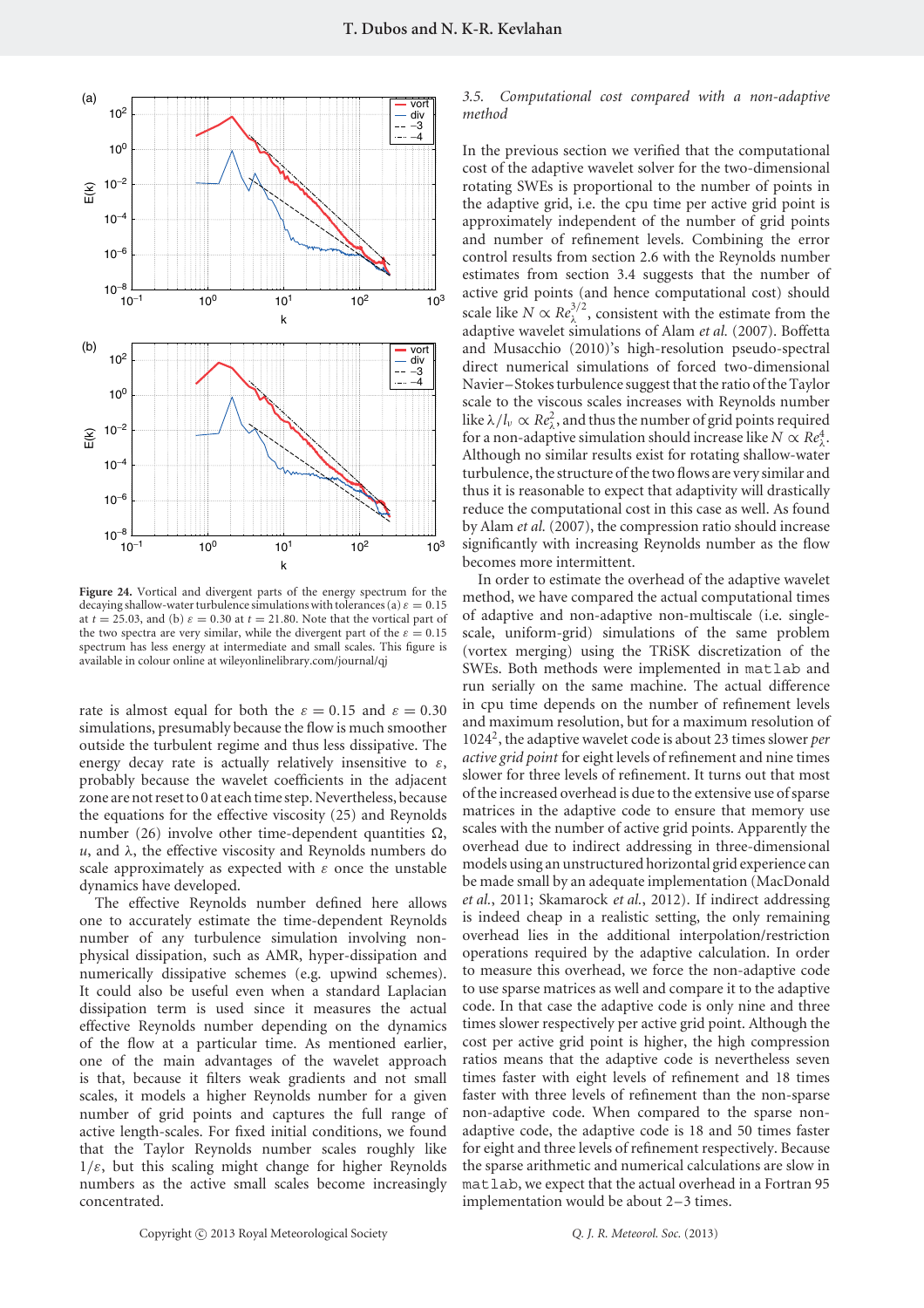

**Figure 25.** (a) Total energy and (b) potential enstrophy for the turbulence simulation with tolerances  $\varepsilon = 0.15$  (solid) and  $\varepsilon = 0.30$  (dashed).



**Figure 26.** Dynamical quantities compared for turbulence simulations with tolerances  $\varepsilon = 0.3$  and  $\varepsilon = 0.15$ : (a) energy decay dE/dt, (b) Taylor scale *λ*, (c) the effective viscosity *ν*eff , and (d) the effective Taylor Reynolds number *Reλ*. The effective Reynolds number appears to be roughly inversely proportional to the tolerance after the initial laminar period.

Besides reducing the cpu time for intermittent and inhomogeneous flows, the adaptive wavelet method also decreases memory use. Without such an adaptive method, memory limitations are often the main constraint in limiting the size of feasible problems. As stated in the introduction, the adaptive wavelet method is best seen as a 'capability' method: it allows the computation of problems that would not be feasible using non-adaptive method because of both cpu and memory constraints. If the problem is small (or the solution is homogeneous), it is better to use traditional non-adaptive methods.

# **4. Conclusions and perspectives**

This article has presented a novel adaptive wavelet implementation of the TRiSK method (Ringler *et al.*, 2010) for the rotating SWEs on a multiscale structured staggered Cgrid. The TRiSK scheme was designed from the beginning to accommodate unstructured, variable-resolution static grids (Ringler *et al.*, 2011). The approach followed here to make the TRiSK scheme dynamically adaptive was not to deform the grid to provide the high resolution where desired, but to work with a fixed hierarchy of structured grids and neglect degrees of freedom where and when they were deemed superfluous. It would be interesting in the future to compare a static variant of our dynamically adaptive method

to the TRiSK scheme on a variable-resolution grid, especially with respect to well-known issues of statically refined grids like the spurious reflection/refraction of marginally resolved waves (Long and Thuburn, 2011).

The approach proposed here has two main purposes. First, it serves as the first step towards developing a fully adaptive discretely conservative dynamical core for weather and climate models on the sphere. Secondly, it initiates a new class of adaptive wavelet solvers for conservative PDEs on non-Cartesian staggered grids and introduces a non-separable vector-valued wavelet transform. We have verified that the algorithm provides effective error control for numerical simulations of the rotating SWEs on a flat twodimensional periodic domain in both the inertia–gravity wave and quasi-geostrophic regimes. In addition, we have shown that the method has linear computational complexity in the number of active grid points, gives high grid compression ratios and is accurate even for relatively large tolerances. We made a special effort to understand the effect of nonlinear wavelet filtering on energy dissipation and on the turbulence dynamics, and proposed an effective Taylor Reynolds number as a way of characterizing the turbulence.

As mentioned in the introduction, the wavelet method developed here shares some features of the AMR schemes popular in engineering and astrophysics. The main difference is that in the AMR approach the numerical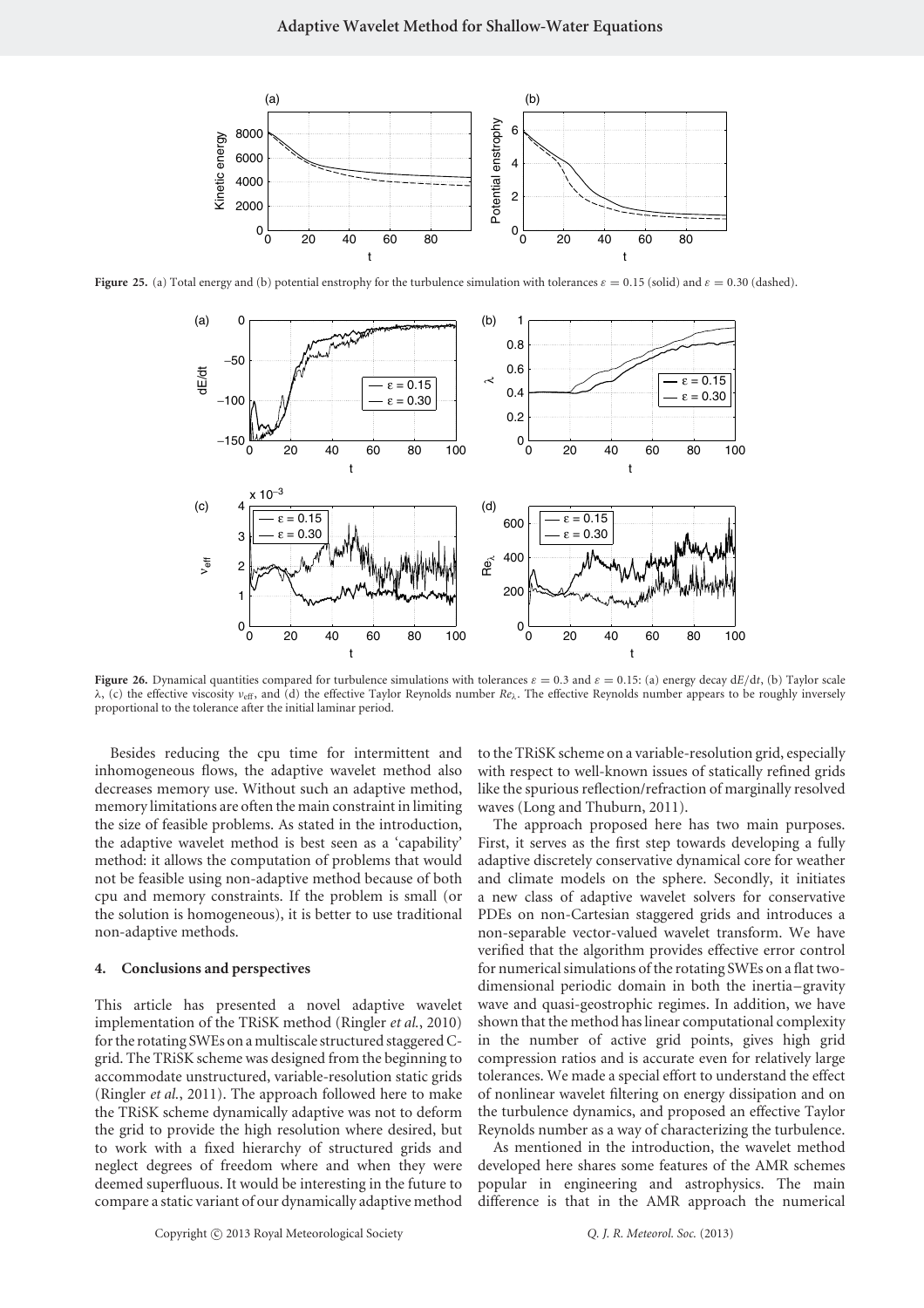discretization of the PDE is modified locally to be consistent with the nested grid structure providing the adaptivity (Berger and Leveque, 1998). In contrast, the wavelet approach isolates the multiscale grid structure and dynamical adaptivity from the numerical discretization of the PDE. The wavelet interpolation and restriction operators provide the necessary input values to the underlying numerical scheme, so that it does not 'know' that it operates on an adapted grid. Conversely the AMR algorithm does not use interpolation and restriction operators (with appropriate commutation properties) to calculate the tendencies and other discretized quantities. Because of this, AMR methods must treat the boundaries between refined patches explicitly in order to avoid spurious errors. There are further differences: the AMR approach typically uses relatively coarse granularity where each refined patch contains thousands of cells, whereas the wavelet method refines individual grid points to control the error locally (although granularity can be decreased using the wavelet blocks approach described below). The two methods also use different error control strategies. AMR uses a variety of methods to control grid refinement, including Richardson extrapolation with a grid twice as fine in each direction as the existing grid to flag those cells requiring refinement (Berger and Colella, 1989). The coarse (i.e. actual) solution is first projected onto the finer grid, and the fine-grid solution is advanced in time the equivalent of one coarse time step. The difference between coarse and fine solutions gives a direct estimate of the local truncation error in time. In contrast, in the present wavelet approach the local interpolation error is used directly to determine whether the grid is sufficient to resolve the local structure that has developed over one time step, or whether it needs to be refined (or can be coarsened). Since an adjacent grid in scale (i.e. at half the local scale) is added to the grid determined by the local interpolation error, this also gives an estimate of the local time integration error. Unlike wavelet methods, AMR approaches do not guarantee control of the  $L^\infty$  error. Despite their differences, it is unclear at present which method is more efficient and accurate in practice.

Atmospheric and oceanic flows are strongly turbulent, with eddies developing virtually everywhere and on a wide range of scales. This fact is a legitimate source of scepticism towards the effectiveness of an adaptive strategy, since it suggests that the grid would need to be refined everywhere. Therefore we included a test case featuring a statistically homogeneous and isotropic turbulent flow with a dense distribution of coherent structures. Our results show that high compression and physical fidelity can be achieved even in this seemingly unfavourable situation.

The current adaptive wavelet approach has been developed specifically for the TRiSK discretization, but it would be relatively straightforward to modify it for other discretizations of the SWEs on staggered grids. The multiscale structure and conservative restriction and prolongation operators developed here should also be useful for static grid refinement in meteorology (e.g. embedding a regional model in a global model) and for analyzing observational and model-generated data. Although the basic features of the method are well-established and quite general, the particular implementation presented here should be seen as a proof-of-concept, rather than an operational code. In order to extend what has been developed here to build a

fully adaptive climate or weather model on the sphere, much computational and analytical work remains.

First, the method needs to be extended to the sphere, parallelized, and made computationally efficient for large problems. Since we have been careful to develop the method so that it is consistent with the multiscale spherical C-grid (i.e. dyadic subdivisions of the icosahedron projected onto the sphere), this should be relatively straightforward. The main challenges are the non-uniformity of the grid on the sphere (especially near the twelve valence 5 points) and the need to encode the local discrete spherical geometry in the calculation of fluxes and source terms. In addition, the convergence of TRiSK or similar operators on arbitrary refinements of the icosahedral grid is degraded, or lost, even in the non-adaptive case, unless some global grid optimization is performed (Heikes and Randall, 1995; Tomita, 2002; Xu, 2006).

The principal computational challenge is efficient parallelization (including dynamic load balancing), although we can take advantage of existing approaches used in other adaptive methods, such as AMR. The extension of the adaptive wavelet to spherical C-grids is under way. For problems with relatively few points at the smallest scales, computational efficiency could be improved by using multiscale time-stepping where coefficients at each scale *j* are advanced using the time step  $\Delta t_j = 2^{-j} \Delta t_0$  appropriate to that scale (Domingues *et al.*, 2008; Hejazialhosseini *et al.*, 2010). Another technique for improving the computational efficiency of an adaptive wavelet method is to use wavelet blocks (Hejazialhosseini *et al.*, 2010). The idea behind wavelet blocks is to reduce the number of sequential operations required to access a particular wavelet or scaling coefficient by using a coarser data structure. Instead of using a quad-tree data structure (as here) where each coefficient is a leaf, granularity is increased by using leaves that are large blocks of coefficients. This make the method less adaptive, but reduces the cost of tree operations by an order of magnitude or more. Varying the size of the blocks allows the user to tune the method for the particular application and, since the adapted grid is usually block-like, the impact on adaptivity should be small.

Secondly, the current two-dimensional method must be extended to three dimensions. For geophysical flows on the sphere, the simplest strategy would be to use a constant number of model levels, either terrain-following (for the atmosphere) or terrain-intersecting (for the ocean), and a horizontal adapted grid common to all levels. This would facilitate whole-column calculations like convective adjustment and radiative transfer, but would also mean that there is no grid adaptivity in the vertical dimension. In order to model ocean circulation, solid boundaries would need to be introduced. Note that adaptive wavelet methods are particularly well-adapted to vortical boundarylayer flows (Kevlahan and Vasilyev, 2005) and so should be advantageous for resolving features such as western boundary currents.

Finally, although the adaptive wavelet approach allows for uniform error control and should better resolve the small-scale active features of the flow, weather and climate models will necessarily remain strongly under-resolved, at least for some phenomena such as cloud formation. Thus, a major research effort is required to analyze and understand the interplay between a dynamically adapting grid and subgrid parametrizations. The lack of such understanding is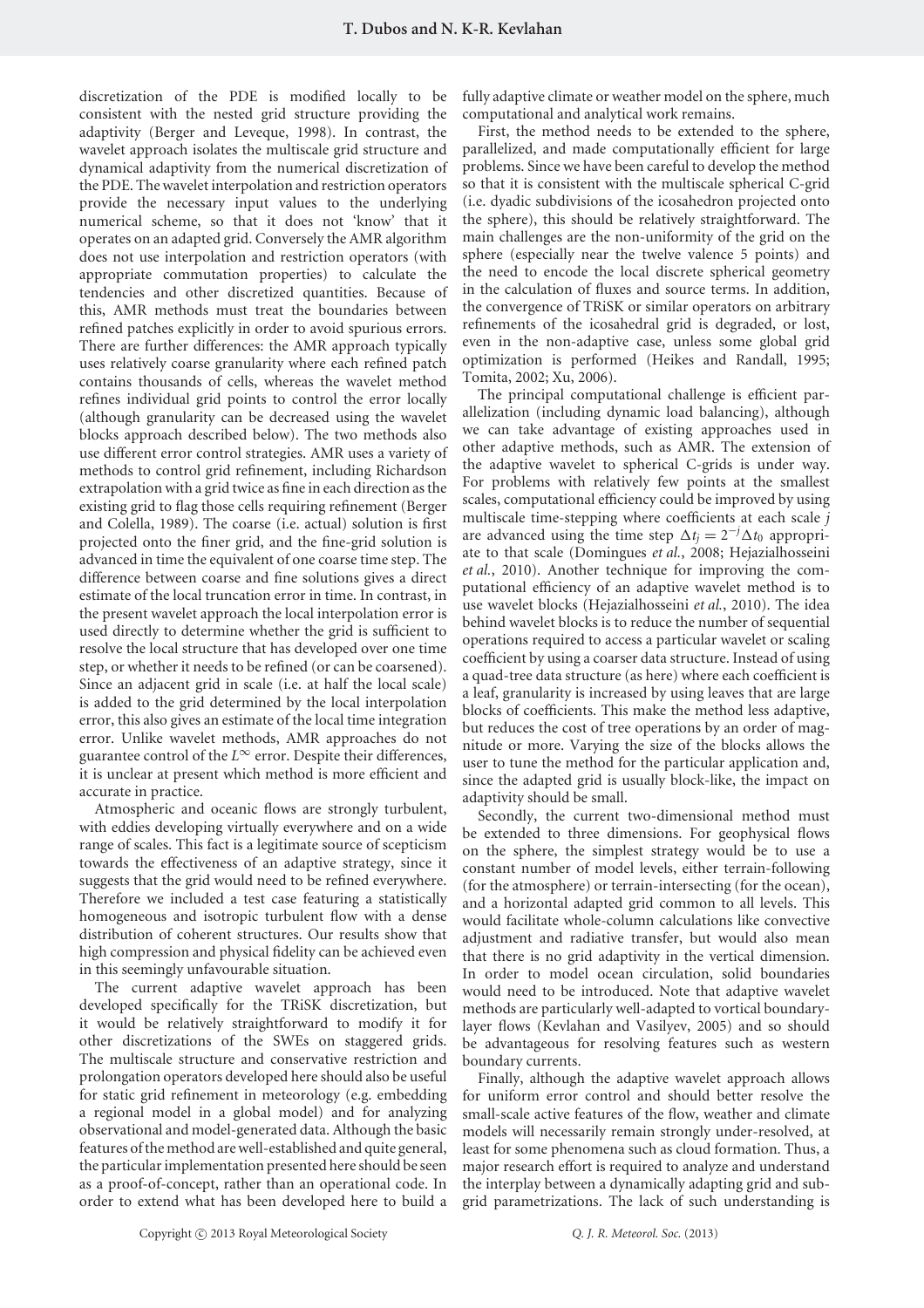one of the principal reasons holding back the adoption of dynamically adaptive weather and climate models. The relatively simple case of subgrid-scale modelling for incompressible Navier–Stokes turbulence in LES suggests that existing subgrid parametrizations might perform well in an adaptive wavelet method (Vasilyev *et al.*, 2008; de Stefano and Vasilyev, 2010). In fact, Nikiforakis (2009) proposed that adaptive subgrid-scale parametrizations for climate and weather modelling could be based on the approaches used for LES. We hope that the results presented here are a significant step forward in the effort to develop the next generation of dynamically adaptive weather and climate models.

#### **Acknowledgements**

NKRK was supported by an NSERC Discovery Grant and by an invited Professorship at École Polytechnique. NKRK and TD benefitted from the Mobility Program in Science and Technology run by the French Embassy in Canada. This work was supported by IPSL, project DYNAMICO. We would like to thank Todd Ringler and an anonymous reviewer for their comments and suggestions which helped improve the manuscript.

#### **References**

- Alam J, Kevlahan NK-R, Vasilyev OV. 2007. Scaling of space–time modes with Reynolds number in two-dimensional turbulence. *J. Fluid Mech.* **570**: 217–226.
- Bacon DP, Ahmad NN, Boybeyi Z, Dunn TJ, Hall MS, Lee PCS, Sarma RA, Turner MD, Waight KT, Young SH, Zack JW. 2000. A dynamically adapting weather and dispersion model: the Operational Multiscale Environment model with Grid Adaptivity (OMEGA). *Mon. Weather Rev.* **128**: 2044–2076.
- Berger MJ, Colella P. 1989. Local adaptive mesh refinement for shock hydrodynamics. *J. Comput. Phys.* **82**: 64–84. DOI: 10.1016/0021- 9991(89)90035-1
- Berger MJ, Leveque RJ. 1998. Adaptive mesh refinement using wavepropagation algorithms for hyperbolic systems. *SIAM J. Numer. Anal.* **35**: 2298–2316.
- Berger MJ, Oliger J. 1984. Adaptive mesh refinement for hyperbolic partial differential equations. *J. Comput. Phys.* **53**: 484–512.
- Boffetta G, Ecke RE. 2012. Two-dimensional turbulence. *Ann. Rev. Fluid Mech.* **44**: 427–451. DOI: 10.1146/annurev-fluid-120710-101240
- Boffetta G, Musacchio S. 2010. Evidence for the double cascade scenario in two-dimensional turbulence. *Phys. Rev. E* **82**: 016307, DOI: 10.1103/PhysRevE.82.016307
- Chen C, Xiao F, Li X. 2010. An adaptive multimoment global model on a cubed sphere. *Mon. Weather Rev.* **139**: 523–548.
- Chen Q, Gunzburger M, Ringler TD. 2011. A scale-invariant formulation of the anticipated potential vorticity method. *Mon. Weather Rev.* **139**: 2614–2629.
- Cohen A, Dahmen W, DeVore RA. 2002. Sparse evaluation of compositions of functions using multiscale expansions. Tech. report 222. IGPM, RWTH: Aachen
- Cohen A, Kaber SM, Müller S, Postel M. 2003. Fully adaptive multiresolution schemes for conservation laws. *Math. Comput.* **72**: 183–225.
- Cottet G-H, Poncet P. 2002. Particle methods for direct numerical simulations of three-dimensional wake flows. *J. Turbulence* **3**: 1–9.
- Daubechies I, Sweldens W. 1998. Factoring wavelet transforms into lifting steps. *J. Fourier Anal. Appl.* **4**: 247–270.
- de Stefano G, Vasilyev O. 2010. Stochastic coherent adaptive largeeddy simulation of forced isotropic turbulence. *J. Fluid Mech.* **646**: 453–470.
- Domingues MO, Gomes SM, Roussel O, Schneider K. 2008. An adaptive multiresolution scheme with local time stepping for evolutionary PDEs. *J. Comput. Phys.* **227**: 3758–3780. DOI: 10.1016/j.jcp.2007.11.046
- Dumont S, Lebon F. 1996. Wavelet-Galerkin method for periodic heterogeneous media. *Comput. Struct.* **61**: 55–65.
- Farrell PE, Piggott MD, Pain CC, Gorman GJ, Wilson CR. 2009. Conservative interpolation between unstructured meshes via supermesh construction. *Comput. Methods Appl. Math.* **198**: 2632–2642.
- Fröhlich J, Schneider K. 1996. Numerical simulation of decaying turbulence in an adaptive wavelet basis. *Appl. Comput. Harmon. Anal.* **3**: 393–397.
- Fröhlich J, Schneider K. 1997. An adaptive wavelet-vaguelette algorithm for the solution of PDEs. *J. Comput. Phys.* **130**: 174–190.
- Fryxell B, Olson K, Ricker P, Timmes FX, Zingale M, Lamb DQ, MacNeice P, Rosner R, Truran JW, Tufo H. 2000. FLASH: An adaptive mesh hydrodynamics code for modeling astrophysical thermonuclear flashes. *Astrophys. J. Suppl.* **131**: 273–334. DOI: 10.1086/317361
- George DL, LeVeque RJ. 2006. Finite-volume methods and adaptive refinement for tsunami propagation and inundation. *Sci. Tsunami Hazards* **24**: 319–328.
- Goldstein DE, Vasilyev OV, Kevlahan NK-R. 2005. CVS and SCALES simulation of 3D isotropic turbulence. *J. Turbulence* **6**: 37, DOI: 10.1080/14685240500460790
- Heikes R, Randall DA. 1995. Numerical integration of the shallow-water equations on a twisted icosahedral grid. Part II. A detailed description of the grid and an analysis of numerical accuracy. *Mon. Weather Rev.* **123**: 1881–1887.
- Hejazialhosseini B, Rossinelli D, Bergdorf M, Koumoutsakos P. 2010. High-order finite-volume methods on wavelet-adapted grids with local time-stepping on multicore architectures for the simulation of shock-bubble interactions. *J. Comput. Phys.* **229**: 8364–8383. DOI: 10.1016/j.jcp.2010.07.021
- Jablonowski C, Oehmke RC, Stout QF. 2009. Block-structured adaptive meshes and reduced grids for atmospheric general circulation models. *Phil. Trans. R. Soc. London A* **367**: 4497–4522.
- Kellay H, Goldburg WI. 2002. Two-dimensional turbulence: a review of some recent experiments. *Reports Prog. Phys.* **65**: 845–894. DOI: 10.1088/0034-4885/65/5/204
- Kevlahan NK-R, Vasilyev OV. 2005. An adaptive wavelet collocation method for fluid–structure interaction at high Reynolds numbers. *SIAM J. Sci. Comput.* **26**: 1894–1915.
- Krinner G, Genthon C, Li Z-X, Le Van P. 1997. Studies of the Antarctic climate with a stretched-grid general circulation model. *J. Geophys. Res.–Atmos.* **102**: D12, 13731–13745. DOI: 10.1029/96JD03356
- Läuter M, Handorf D, Rakowsky N, Behrens J, Frickenhaus S, Best M, Dethloff K, Hiller W. 2007. A parallel adaptive barotropic model of the atmosphere. *J. Comput. Phys.* **223**: 609–628.
- Long D, Thuburn J. 2011. Numerical wave propagation on non-uniform one-dimensional staggered grids. *J. Comput. Phys.* **230**: 2643–2659.
- MacDonald AE, Middlecoff J, Henderson T, Lee JL. 2011. A general method for modeling on irregulargrids. *Int. J. High Perform. Comput.* **25**: 392–403.
- Mallat S. 1998. *A wavelet tour of signal processing*. Academic Press.
- Mehra M, Kevlahan NK-R. 2008. An adaptive wavelet collocation method for the solution of partial differential equations on the sphere. *J. Comput. Phys.* **227**: 5610–5632. DOI: 10.1016/j.jcp.2008.02.004
- Nikiforakis N. 2009. Mesh generation and mesh adaptation for largescale earth-system modelling. *Phil. Trans. R. Soc. London A* **367**: 4473–4481.
- Popinet S. 2003. Gerris: a tree-based adaptive solver for the incompressible euler equations in complex geometries. *J. Comput. Phys.* **190**: 572–600.
- Ringler TD, Thuburn J, Klemp JB, Skamarock WC. 2010. A unified approach to energy conservation and potential vorticity dynamics for arbitrarily structured C-grids. *J. Comput. Phys.* **229**: 3065–3090. DOI: 10.1016/j.jcp.2009.12.007
- Ringler TD, Jacobsen D, Gunzburger M, Ju L, Duda M, Skamarock W. 2011. Exploring a multiresolution modeling approach within the shallow-water equations. *Mon. Weather Rev.* **139**: 3348–3368.
- Roussel O, Schneider K. 2010. Coherent vortex simulation of weakly compressible turbulent mixing layers using adaptive multiresolution methods. *J. Comput. Phys.* **229**: 2267–2286. DOI: 10.1016/j.jcp.2009.11.034
- Roussel O, Schneider K, Tsigulin A, Bockhorn H. 2003. A conservative fully adaptive multiresolution algorithm for parabolic PDEs. *J. Comput. Phys.* **188**: 493–523. DOI: 10.1016/S0021-9991(03)00189- X
- Ruge JW, McCormick SF, Yee SYK. 1995. Multilevel adaptive methods for semi-implicit solution of shallow-water equations on a sphere. *Mon. Weather Rev.* **123**: 2197–2205.
- Sadourny R. 1975. The dynamics of finite-difference models of the shallow-water equations. *J. Atmos. Sci.* **32**: 680–689.